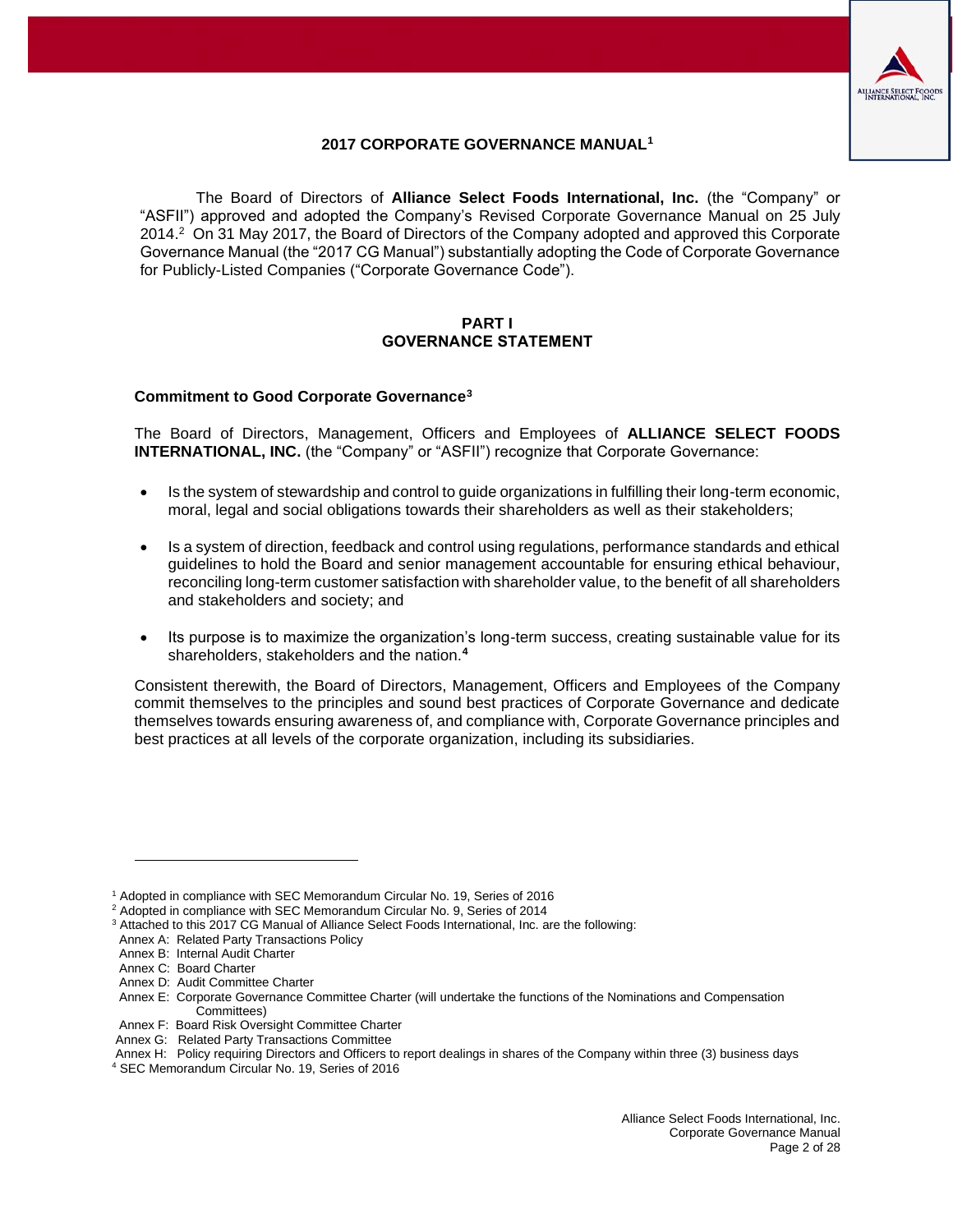

#### **Governance Framework**

The structures and processes set forth in this 2017 CG Manual supplements and complements the Company's Articles of Incorporation and By-Laws and all amendments to such constitutive documents of the Company; the Corporation Code of the Philippines, the basic law governing Philippine corporations; the Securities Regulation Code (Republic Act 8799) and its implementing rules and regulations, and the Code of Corporate Governance for Publicly Listed Companies (SEC Memorandum Circular No. 19, Series of 2016).

The Company's Articles of Incorporation and By-Laws, the relevant law and jurisprudence, this CG Manual, the corporate governance policies adopted by the Board, with the Charters of the Board Committees, form the Company's basic framework of governance by which its Board, Officers, Executives and Employees shall strive to achieve the Company's strategic objectives, create value for all its shareholders and sustain its long-term viability.

#### **Mission and Vision**

Further, the Company's Board of Directors, Management, Officers and Employees commit themselves to the VISION and MISSION formulated and reviewed annually by the Company's Board of Directors in line with the Board's responsibility to foster the long-term success of the corporation and to sustain its competitiveness and profitability in a manner consistent with its corporate objectives and the long-term best interests of its shareholders and other stakeholders.

|                                        | <b>VISION</b>                                                                                                                                                                                                         | <b>MISSION</b>                                                                                                                                                             |
|----------------------------------------|-----------------------------------------------------------------------------------------------------------------------------------------------------------------------------------------------------------------------|----------------------------------------------------------------------------------------------------------------------------------------------------------------------------|
| <b>PEOPLE</b>                          | People are proud to be a part of our<br>company as we help them have a<br>better life.                                                                                                                                | We develop and train our people to<br>continuously grow and contribute to<br>our business. As we grow, we will<br>progressively provide a better future<br>for our people. |
| <b>PARTNERSHIPS</b><br>& PORTFOLIO     | We aim to be the leading seafood<br>manufacturer in the world known for<br>high quality and premium products<br>using competitive and sustainable<br>processes that ensure the full<br>satisfaction of our customers. | We consistently manufacture and<br>deliver high quality and premium<br>products at the right price, at the right<br>quantity, at the right time.                           |
| <b>FINANCIAL</b><br><b>PERFORMANCE</b> | Maximize shareholder value while<br>delivering sustainable revenue and<br>profit growth.                                                                                                                              | We will ensure all business units are<br>profitable and continue to drive out<br>non value adding costs in<br>our<br>processes.                                            |
| <b>COMMUNITY</b>                       | We are a responsible member of<br>society by giving back to<br>the<br>community and by supporting<br>sustainable fishing.                                                                                             | We ensure that our suppliers employ<br>sustainable methods of fishing and<br>create development projects that will<br>uplift the living condition of our society.          |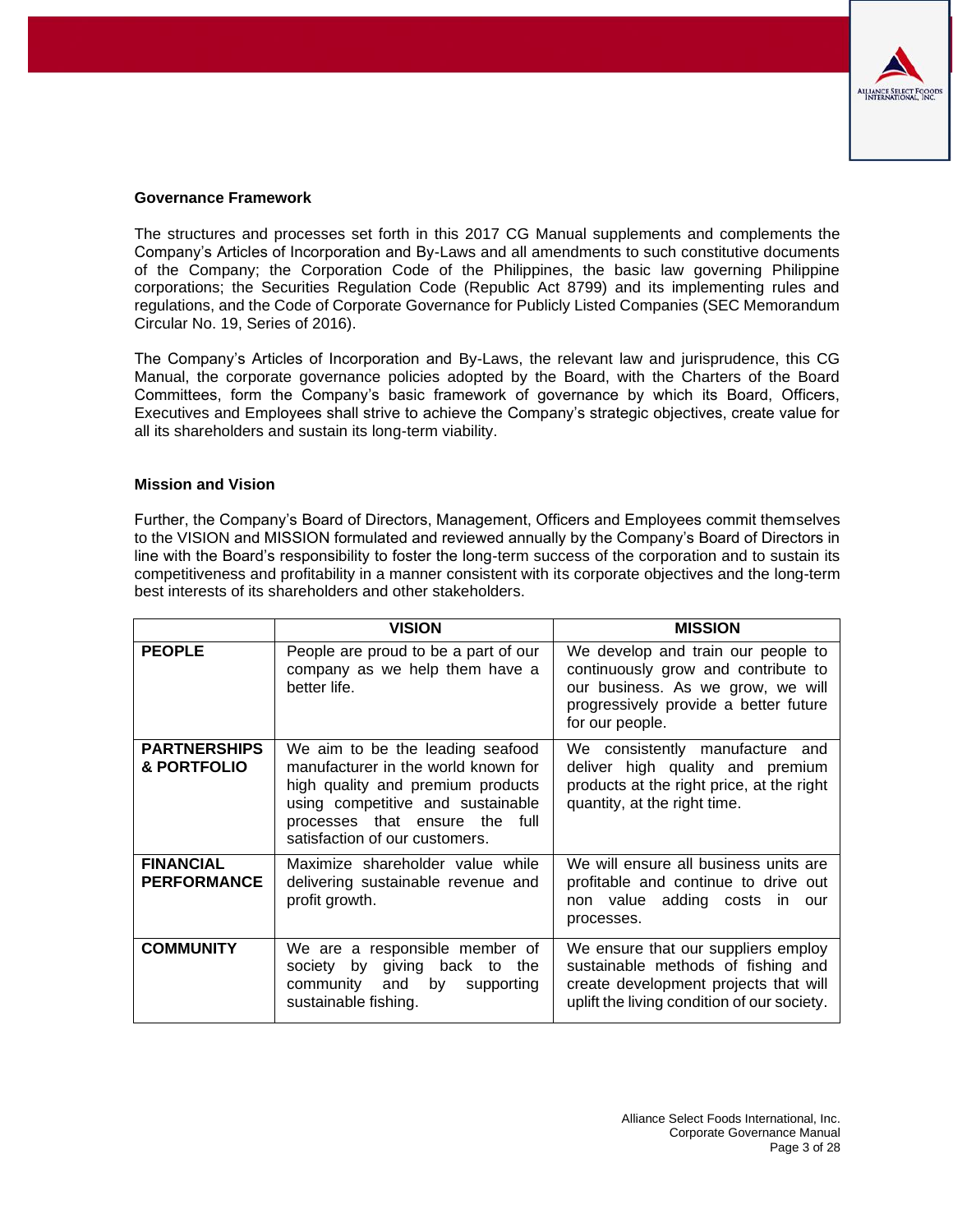

### **PART II DEFINITIONS<sup>5</sup>**

| 2.1. | <b>Corporate Governance</b>       | means the system of stewardship and control to guide<br>organizations in fulfilling their long-term economic, moral,<br>legal and social obligations towards their stakeholders.<br>It is a system of direction, feedback and control using<br>performance<br>standards<br>regulations,<br>and<br>ethical<br>guidelines to hold the Board and senior management<br>accountable for ensuring ethical behaviour, reconciling<br>long-term customer satisfaction with shareholder value,<br>to the benefit of the Company's shareholders, all<br>stakeholders and society. Its purpose is to maximize the<br>organization's long-term success, creating sustainable<br>value for its shareholders, stakeholders and the nation. |
|------|-----------------------------------|------------------------------------------------------------------------------------------------------------------------------------------------------------------------------------------------------------------------------------------------------------------------------------------------------------------------------------------------------------------------------------------------------------------------------------------------------------------------------------------------------------------------------------------------------------------------------------------------------------------------------------------------------------------------------------------------------------------------------|
| 2.2. | <b>Board of Directors</b>         | is the governing body elected by the stockholders of the<br>Company that exercises the corporate powers of the<br>corporation, conducts all its business and controls and<br>holds its properties.                                                                                                                                                                                                                                                                                                                                                                                                                                                                                                                           |
| 2.3  | <b>Board Committees</b>           | means the Audit Committee, Board Risk Oversight<br>Committee, the Corporate Governance Committee<br>(which shall act as the Nominations Committee and the<br>Compensation or Remuneration Committee), the Related<br>Party Transactions Committee<br>and such<br>other<br>committees which the Board may constitute from time to<br>time.                                                                                                                                                                                                                                                                                                                                                                                    |
| 2.4. | Company or "ASFII"                | means Alliance Select Foods International, Inc.                                                                                                                                                                                                                                                                                                                                                                                                                                                                                                                                                                                                                                                                              |
| 2.5. | SEC" or the Commission            | Philippine<br>Securities<br>the<br>Exchange<br>means<br>and<br>Commission.                                                                                                                                                                                                                                                                                                                                                                                                                                                                                                                                                                                                                                                   |
| 2.6. | Conglomerate                      | is a group of corporations that has diversified business<br>activities in varied industries, whereby the operations of<br>such businesses are controlled and managed by a parent<br>corporate entity.                                                                                                                                                                                                                                                                                                                                                                                                                                                                                                                        |
| 2.7. | Director/s                        | means duly elected member/s of the Board of Directors<br>of the Company.                                                                                                                                                                                                                                                                                                                                                                                                                                                                                                                                                                                                                                                     |
| 2.8. | <b>Enterprise Risk Management</b> | means a process, effected by the Company's Board of<br>Directors, management and other personnel, applied in<br>strategy setting and across the enterprise that is designed<br>to identify potential events that may affect the entity,<br>manage risks to be within its risk appetite, and provide                                                                                                                                                                                                                                                                                                                                                                                                                          |

<sup>5</sup> Based on the Definitions set forth in SEC Memorandum Circular No. 19, Series of 2016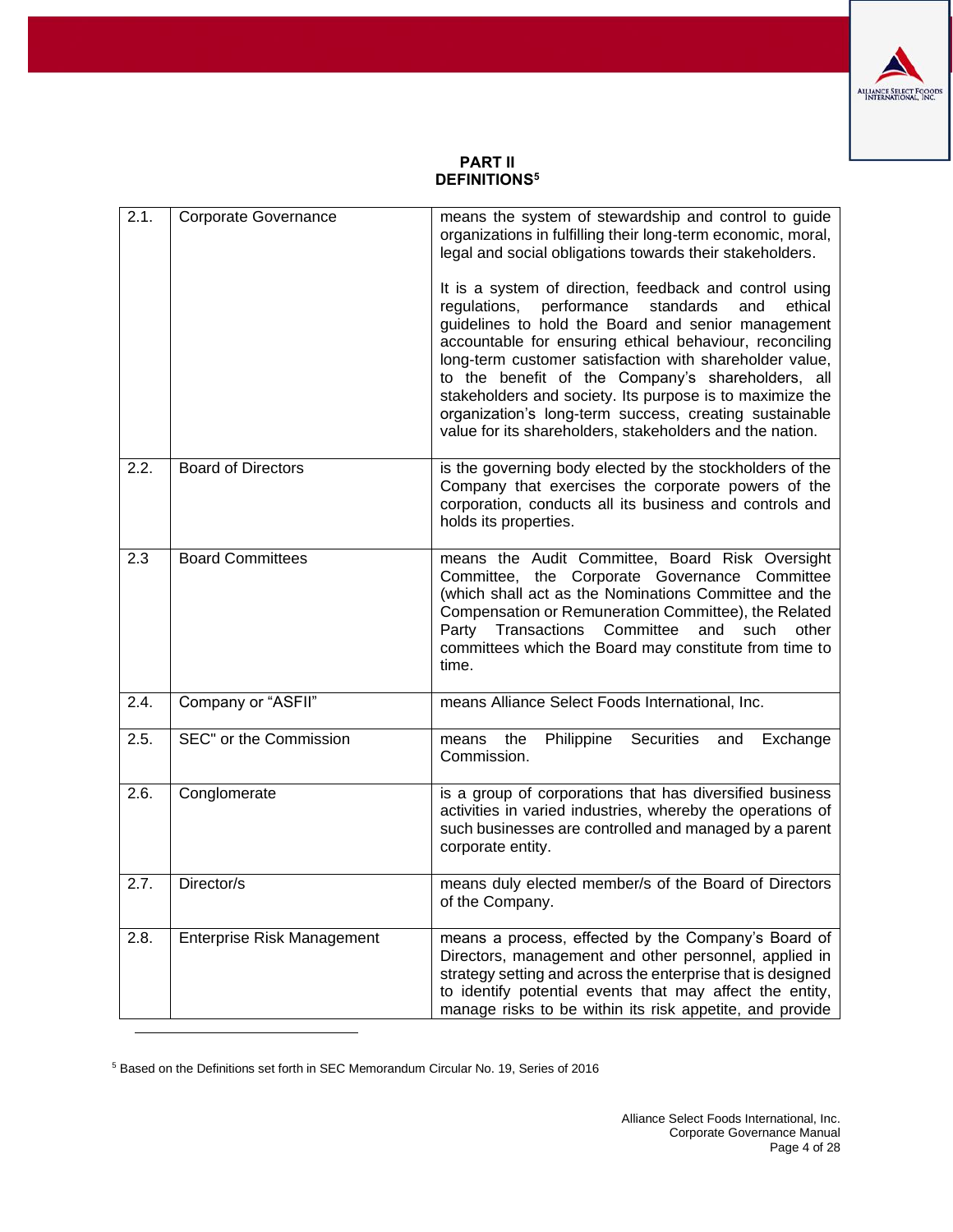

|       |                                   | reasonable assurance regarding the achievement of<br>entity objectives.                                                                                                                                                                                                                                                                                                                                                                                                                                                                                                                                                      |
|-------|-----------------------------------|------------------------------------------------------------------------------------------------------------------------------------------------------------------------------------------------------------------------------------------------------------------------------------------------------------------------------------------------------------------------------------------------------------------------------------------------------------------------------------------------------------------------------------------------------------------------------------------------------------------------------|
| 2.9.  | Exchange or "PSE"                 | means the Philippine Stock Exchange.                                                                                                                                                                                                                                                                                                                                                                                                                                                                                                                                                                                         |
| 2.10  | Executive director                | is a member of the Board of Directors who has executive<br>responsibility of day-to-day operations of a part or the<br>whole of the organization.                                                                                                                                                                                                                                                                                                                                                                                                                                                                            |
| 2.11. | Independent director              | is a member of the Board of Directors of the Company<br>and is person who is independent of management and the<br>controlling shareholder, and is free from any business or<br>other relationship which could, or could reasonably be<br>perceived to, materially interfere with his exercise of<br>independent judgment in carrying out his responsibilities<br>as a director.                                                                                                                                                                                                                                              |
| 2.12. | Internal control                  | is a process designed and effected by the Board of<br>Directors, Senior Management, and all levels of<br>personnel to provide reasonable assurance on the<br>achievement of objectives through efficient and effective<br>operations; reliable, complete and timely financial and<br>management information; and compliance with applicable<br>laws, regulations, and the organization's policies and<br>procedures.                                                                                                                                                                                                         |
| 2.13. | Management                        | means the group of Officers and executives given the<br>authority by the Board of Directors to implement the<br>policies it has laid down in the conduct of the business of<br>the corporation.                                                                                                                                                                                                                                                                                                                                                                                                                              |
| 2.14. | Non-Executive Director            | is a member of the Board of Directors who has no<br>executive responsibility and does not perform any work<br>related to the operations of the corporation.                                                                                                                                                                                                                                                                                                                                                                                                                                                                  |
| 2.15. | Officer/s                         | mean those with rank of Vice President and above.                                                                                                                                                                                                                                                                                                                                                                                                                                                                                                                                                                            |
| 2.16  | <b>Related Party</b>              | shall cover the Company's subsidiaries, as well as<br>affiliates and any party (including their subsidiaries,<br>affiliates and special purpose entities), that the company<br>exerts direct or indirect control over or that exerts direct<br>or indirect control over the company; the company's<br>directors; officers; shareholders and related interests<br>(DOSRI), and their close family members, as well as<br>corresponding persons in affiliated companies. This shall<br>also include such other person or juridical entity whose<br>interest may pose a potential conflict with the interest of<br>the company. |
| 2.17  | <b>Related Party Transactions</b> | refers to a transfer of resources, services or obligations<br>between a reporting entity and a related party, regardless<br>of whether a price is charged. It should be interpreted                                                                                                                                                                                                                                                                                                                                                                                                                                          |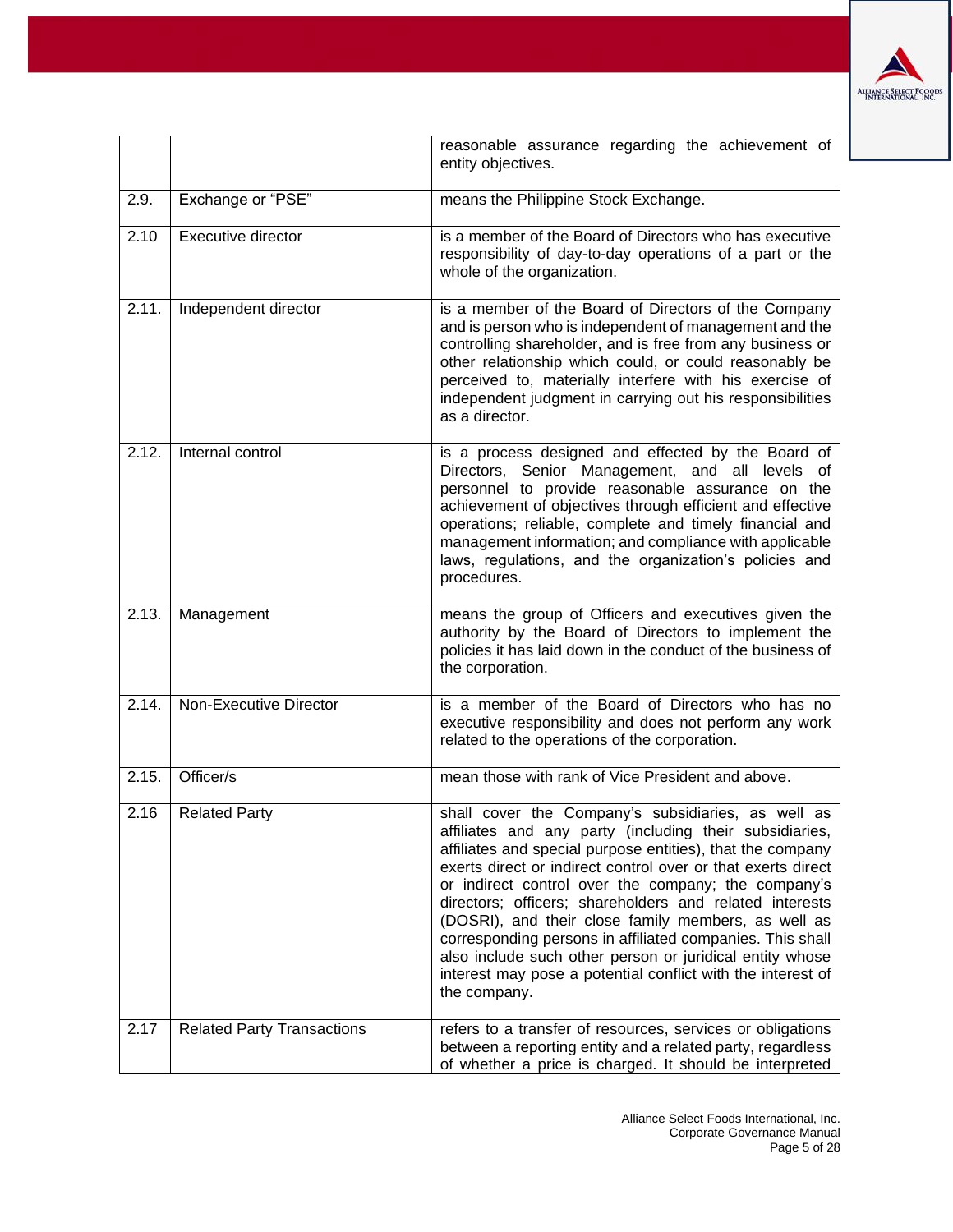

|       |                     | broadly to include not only transactions that are entered<br>into with related parties, but also outstanding transactions<br>that are entered into with an unrelated party that<br>subsequently becomes a related party.                                                                                                                                     |
|-------|---------------------|--------------------------------------------------------------------------------------------------------------------------------------------------------------------------------------------------------------------------------------------------------------------------------------------------------------------------------------------------------------|
| 2.18. | <b>Stakeholders</b> | refer to any individual, organization or society at large<br>who can either affect and/or be affected by the<br>Company's strategies, policies, business decisions and<br>operations, in general. This includes, among others,<br>customers, creditors, employees, suppliers, investors, as<br>well as the government and community in which it<br>operates. |

### **PART III THE BOARD OF DIRECTORS GOVERNANCE RESPONSIBILITIES**

## A. ESTABLISHING A COMPETENT BOARD OF DIRECTORS

The Company shall be headed by a competent, working board to foster the long-term success of the corporation and to sustain its competitiveness and profitability in a manner consistent with its corporate objectives and the long-term best interests of its shareholders and stakeholders.

The Board of Directors exercises the corporate powers of the Company, conducts all business, and holds and controls all property of the corporation. In the exercise of such authority, the Board shall use its best judgment and at all times act in a manner consistent with the Corporation Code, the Articles of Incorporation and By-Laws of the Company and this CG Manual.

- 3.1. The Board shall be composed of Directors with a collective working knowledge, experience or expertise that is relevant to the Company's businesses. The Board shall ensure that it has an appropriate mix of competence and expertise and that its members are and shall remain qualified for their positions individually and collectively, to enable it to fulfil its roles and responsibilities and respond to the needs of the corporate organization based on the evolving business environment and strategic direction.
- 3.2. The Board shall be composed of a majority of Non-Executive Directors who possess the necessary qualifications to effectively participate and help secure objective, independent judgment on corporate affairs and to substantiate proper checks and balances towards the protection of the Company's interests over the interests of the individual shareholders.
- 3.3. Policy on Training for Directors

To promote effective board performance and continuing qualification of the directors in carryingout their duties and responsibilities, there shall be a training program for directors which shall include an Orientation Program for first-time directors and relevant annual continuing training for all directors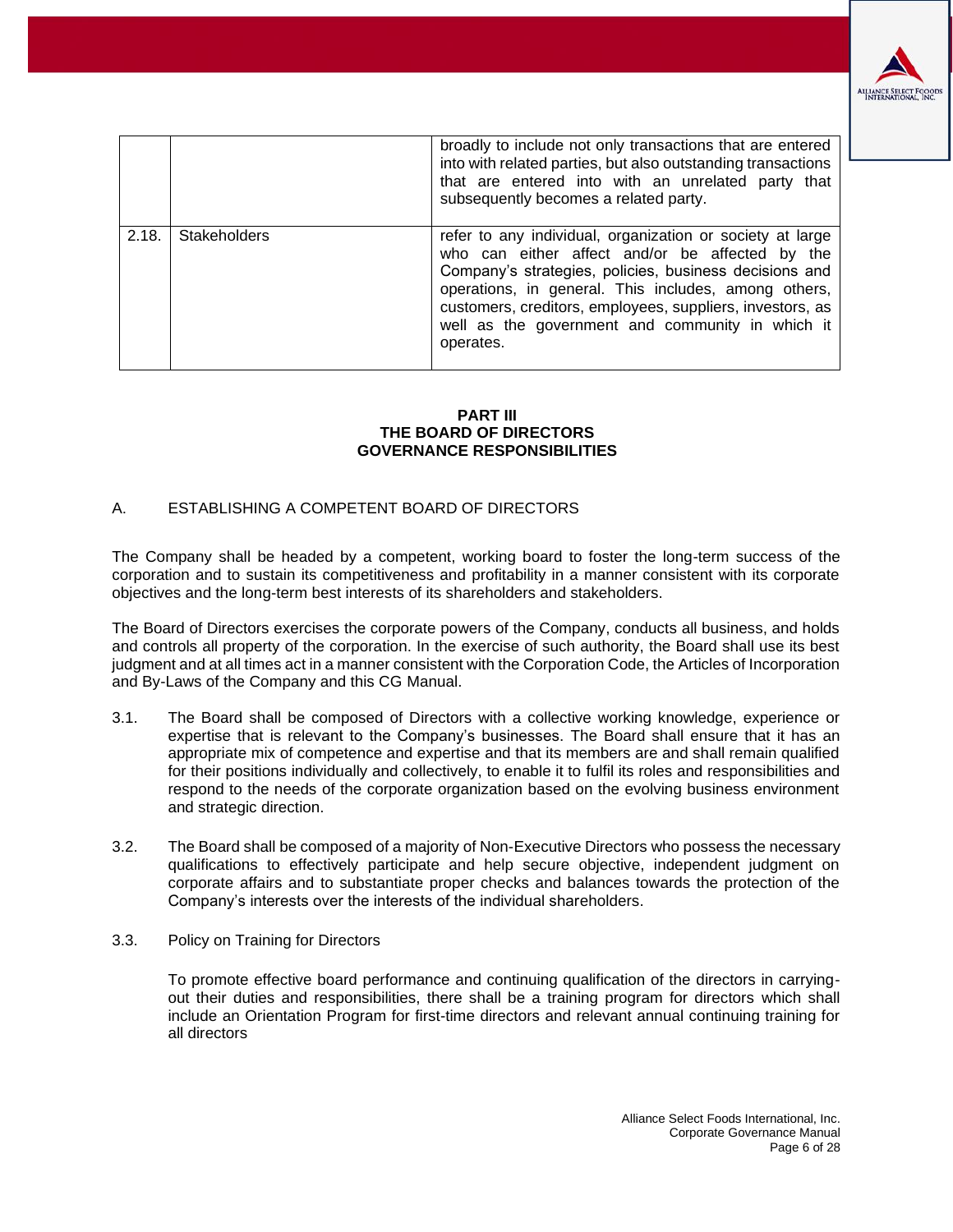

- a) The Orientation and Training Program for first-time directors shall cover SEC-mandated topics on corporate governance, an introduction to the Company's business, Articles of Incorporation, and Code of Conduct and shall meet the specific needs of the Company and of the individual Director to aid a new Director in effectively performing his or her functions. The duration of such Orientation and Training Program shall be at least eight (8) hours.
- b) All Directors shall undergo an Annual Continuing Training Program to make certain that Directors are continuously informed of the developments in the business and the regulatory environment, including emerging risks relevant to the Company. The Company shall assess its raining and development needs in determining the coverage of the continuing training program. The Annual Continuing Training Program for directors shall be at least four (4) hours.

#### 3.4. Policy on Board diversity

The Board recognizes that diversity among its Directors will support balanced decision and debate which will enhance decision making by the Board by utilizing the difference in perspective of the members of the Board.

Selection of candidates will include consideration of a range of diversity perspectives, including but not limited to gender, age, cultural and educational background, ethnicity, professional experience, skills and knowledge.

The selection of candidates for election to the Board shall be based on merit, but within that overriding emphasis on merit, candidates will be considered that bring a diversity of background and industry or related experience.

3.5. The Corporate Secretary

The Board shall be assisted in its duties by a Corporate Secretary, who shall be a separate person from the Compliance Officer and shall not be a member of the Board of Directors. The Corporate Secretary shall annually attend training on corporate governance.

The Corporate Secretary shall be primarily responsible to the Company and its shareholders, and to the Chairman, the President and the Board. The Corporate Secretary shall have, among others, the following duties and responsibilities:

- a) Assist the Board and the Board committees in the conduct of their meetings, including preparing an annual schedule of Board and committee meetings and the annual board calendar, and assisting the chairs of the Board and its committees to set agendas for those meetings;
- b) Prepare, safe keep and preserve the integrity of, the minutes of the meetings of the Board and its committees, as well as other official records of the corporation;
- c) Keep abreast on relevant laws, regulations, all governance issuances, relevant industry developments and operations of the corporation, and advise the Board and the Chairman on all relevant issues as they arise;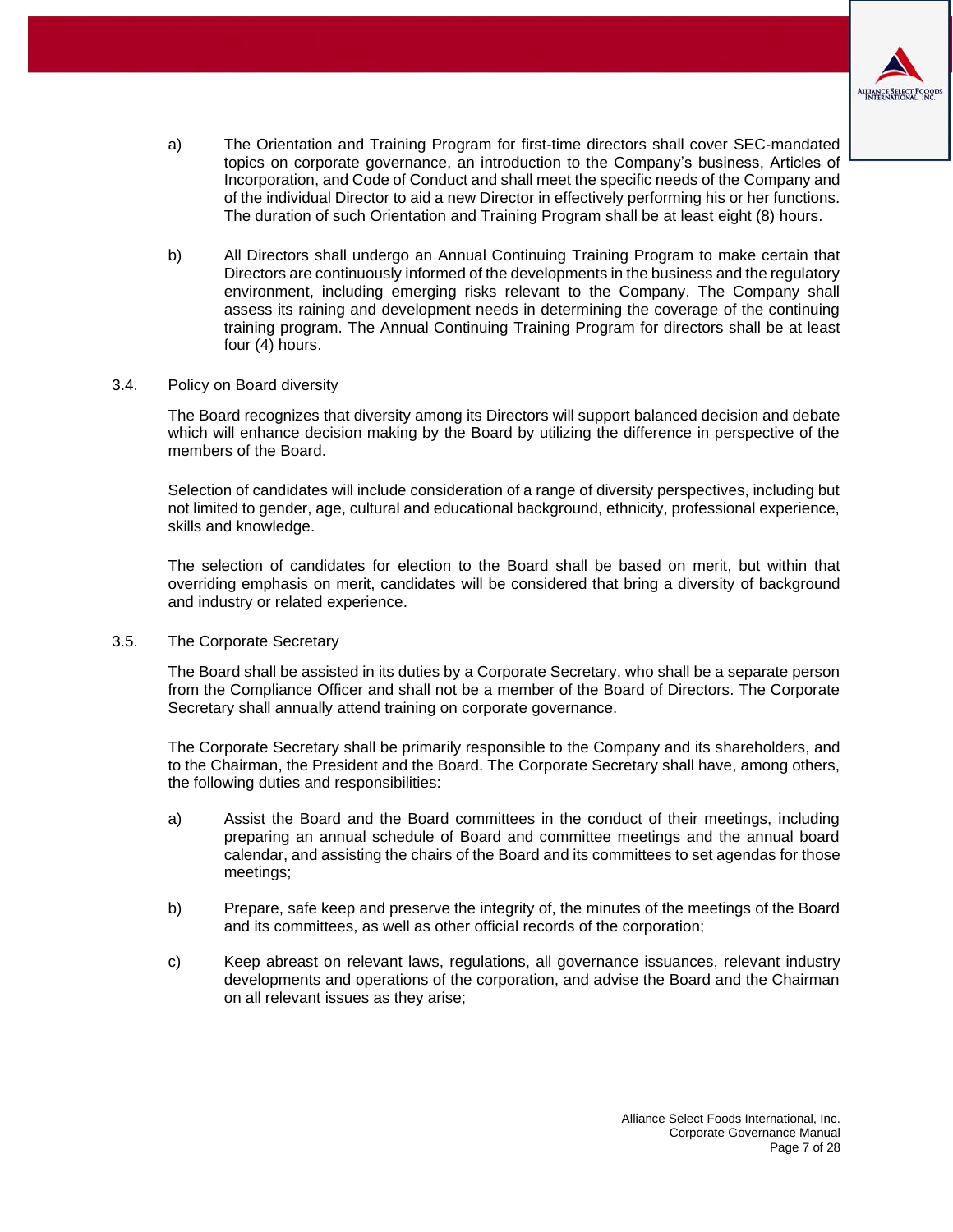

- d) Work fairly and objectively with the Board, Management and stockholders and contributes to the flow of information between the Board and management, the Board and its committees, and the Board and its shareholders and as appropriate its stakeholders.
- e) Advise on the establishment of Board committees and their terms of reference;
- f) Inform members of the Board, in accordance with the by-laws, of the agenda of their meetings to the extent possible at least five working days in advance, and shall ensure that the members have accurate information that will enable them to arrive at intelligent decisions on matters that require their approval;
- g) Attend all Board meetings, except when justifiable causes, such as illness, death in the immediate family and serious accidents, prevent attendance;
- h) Perform required administrative functions;
- i) Oversee the drafting of the by-laws and ensures that they conform with regulatory requirements; and
- j) Perform such other duties and responsibilities as may be provided by law or the appropriate regulatory authority.
- 3.6. The Board shall appoint a Chief Compliance Officer to assist it in its duties. The Chief Compliance Officer shall have the rank of Vice President or an equivalent position with adequate stature and authority in the Company and shall not be a member of the Board of Directors. The Compliance Officer shall annually attend training on corporate governance.

The Chief Compliance Officer shall be a member of the Company's management team in charge of the compliance function. The Compliance Officer is primarily liable to the Company and its shareholders, and shall work with the Chairman and the President of the Company. The Compliance Officer shall have, among others, the following duties and responsibilities:

- a) Ensure proper orientation of new directors as provided in this Manual;
- b) Monitor, review, evaluate and ensure the compliance by the Company, its officers and directors with the relevant laws, the Corporate Governance Manual, the rules and regulations and all governance issuances of regulatory agencies;
- c) Report to the Board if violations are found and recommends the imposition of appropriate disciplinary action;
- d) Ensure the integrity and accuracy of all documentary submissions to regulators;
- e) Appear before the SEC when summoned in relation to compliance with the Corporate Governance Code;
- f) Collaborate with other departments to properly address compliance issues, which may be subject to investigation;
- g) Identify possible areas of compliance issues and work towards the resolution of the same;
- h) Ensure the attendance of Board members and key officers to relevant trainings; and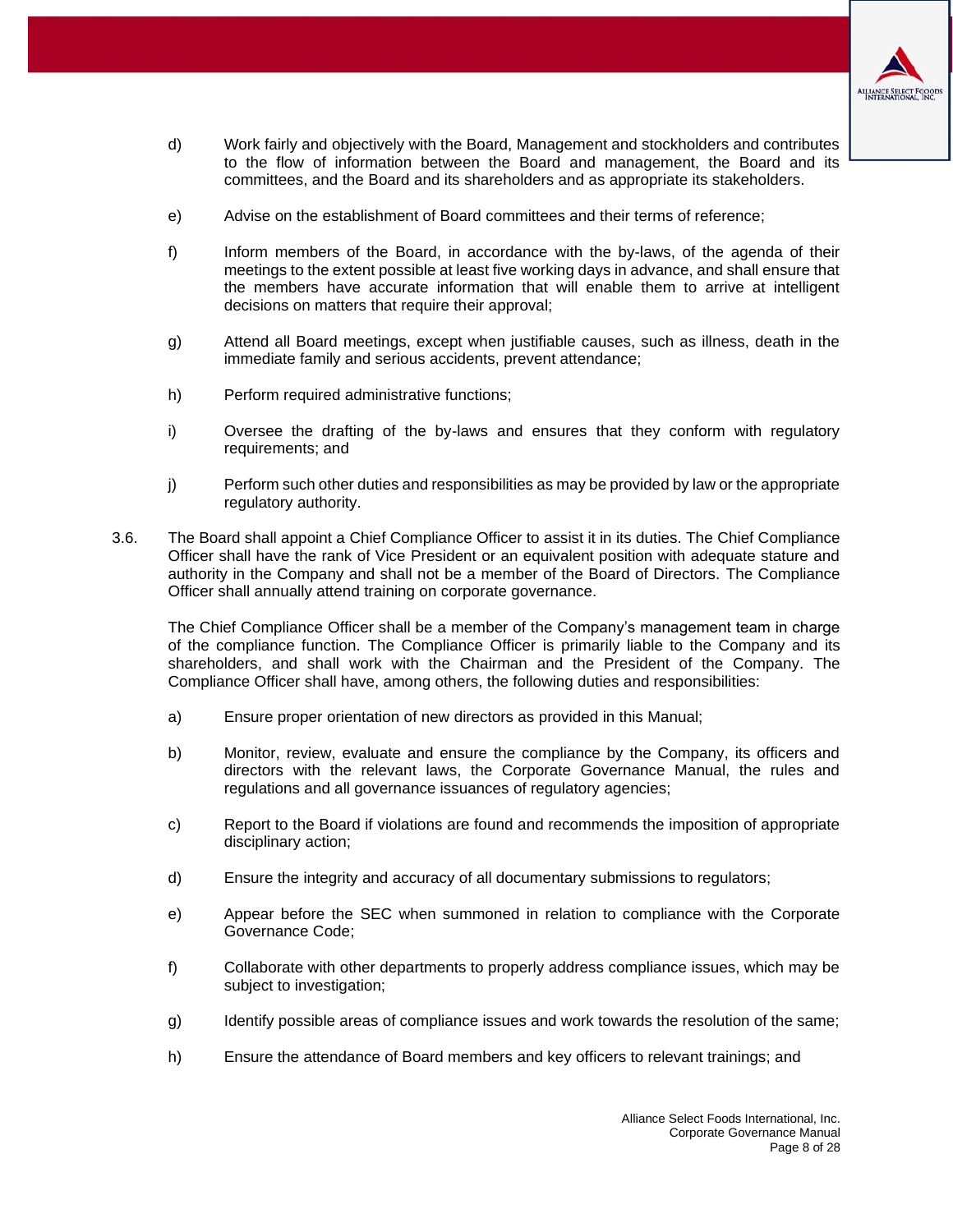

i) Perform such other duties and responsibilities as may be provided by the SEC and competent authority.

### B. ESTABLISHING CLEAR ROLES AND RESPONSIBILITIES OF THE BOARD

The fiduciary roles, responsibilities and accountabilities of the Board as provided under the Corporation Code and relevant laws, the Company's Articles of Incorporation and By-Laws and other legal pronouncements and guidelines, including Philippine case law and jurisprudence, shall be clearly made known to the Directors as well as to shareholders and as practicable to other stakeholders.

- 3.7. Board members shall at all times act on a fully informed basis, in good faith, with due diligence and care, and loyalty in the best interest of the Company and all shareholders.
- 3.8. The Board shall oversee the development of and approve the Company's business objectives and strategy and monitor their implementation, in order to sustain the Company's long-term viability and strength.
- 3.9. The Board shall be headed by a competent and qualified Chairman, whose roles and responsibilities shall include, among others:
	- a) Ensure that the meeting agenda focuses on strategic matters, including enterprise risks, considering the developments in the business and regulatory environments, key governance concerns, and important issues that could significantly impact operations;
	- b) Ensure that the Board receives accurate, timely, relevant, concise and clear information to enable it to make sound decisions;
	- c) Facilitate discussions on key issues and encourage discussion and debate;
	- d) Encourage the Board to inquire on reports submitted and representations made by Management;
	- e) Assure the availability of proper orientation for first-time directors and continuing training opportunities for all directors; and
	- f) Make sure that the performance of the Board is evaluated at least once a year and there is discussion/follow up on such evaluation.
- 3.10. The Board shall adopt an effective succession planning program for Executive Directors, key Officers and Management towards ensuring growth and continued increase in the shareholders' value and shall adopt a policy on retirement age for key officers.
- 3.11. The Board shall adopt policies towards aligning the remuneration of key Officers and Board members with the long-term interests of the Company.
- 3.12. All shareholders, including minority shareholders, shall have the right to nominate candidates for election to the Board of Directors of the Company.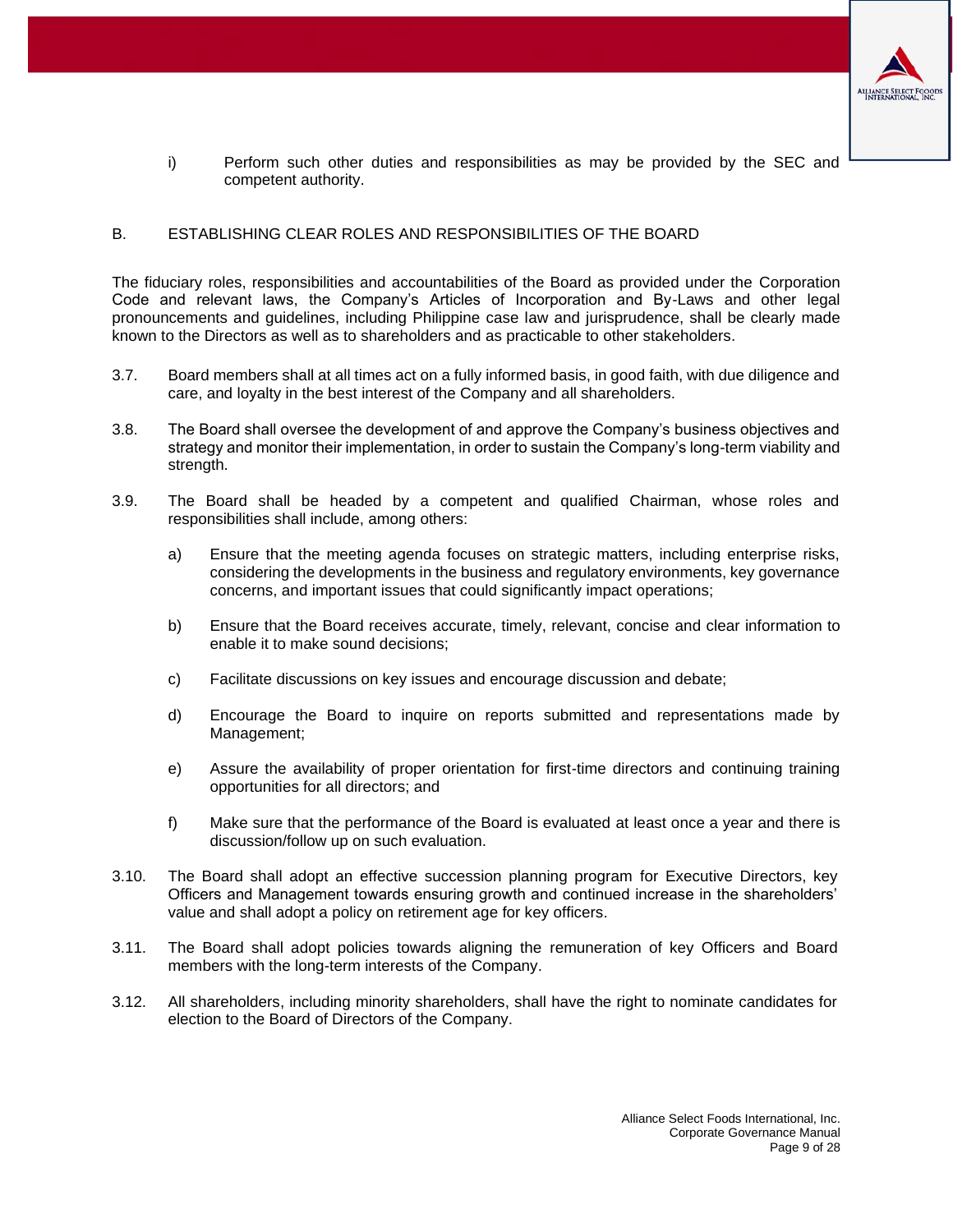

- 3.13. The Board shall adopt a formal and transparent board nomination and election policy and process that shall be aligned with the strategic direction of the Company and shall include:
	- a) The right of minority shareholders to nominate candidates for the Board of Directors;
	- b) The review and evaluation of the qualifications of all persons nominated to the Board of Directors;
	- c) An assessment of the effectiveness of the Board's processes and procedures in the nomination, election, or replacement of a director. In addition, it shall include a process of identifying the quality of directors.
- 3.14. The Board shall have the overall responsibility in ensuring that there is a group-wide policy and system governing related party transactions (RPTs) and other unusual or infrequently occurring transactions, particularly those which pass certain thresholds of materiality. The Company shall adopt a policy on related party transactions which shall:
	- a) Include the appropriate review and approval of material or significant RPTs, which guarantee fairness and transparency of the transactions;
	- b) Encompass all entities within the group, taking into account their size, structure, risk profile and complexity of operations; and
	- c) Include the definition of related parties; the coverage of the RPT policy; guidelines in ensuring arm's-length terms; identification and prevention or management of potential or actual conflicts of interest which arise; adoption of materiality thresholds; internal limits for individual and aggregate exposures; whistle-blowing mechanisms, and restitution of losses and other remedies for abusive RPTs.

The Related Party Transactions Policy of ASFII is attached to this Manual and is an integral part hereof as Annex "A".

- 3.15. The Board shall be primarily responsible for approving the selection and assessment of the Management led by the Chief Executive Officer (CEO), and the control functions led by their respective heads (Chief Risk Officer, Chief Compliance Officer, and Chief Audit Executive).
	- a) In the selection process, fit and proper standards are to be applied on key personnel and due consideration is given to integrity, technical expertise and experience in the institution's business, either current or planned.
	- b) The Board shall monitor and assess the performance of the Management Team based on established performance standards that are consistent with the Company's strategic objectives, and shall conduct a regular review of the Company's policies with the Management Team.
- 3.16. The Board shall establish an effective performance management framework that that will ensure that the Management, including the Chief Executive Officer, and personnel's performance is at par with the standards set by the Board and Senior Management.

The results of performance evaluation shall be linked to other human resource activities such as training and development, remuneration, and succession planning. These should likewise form part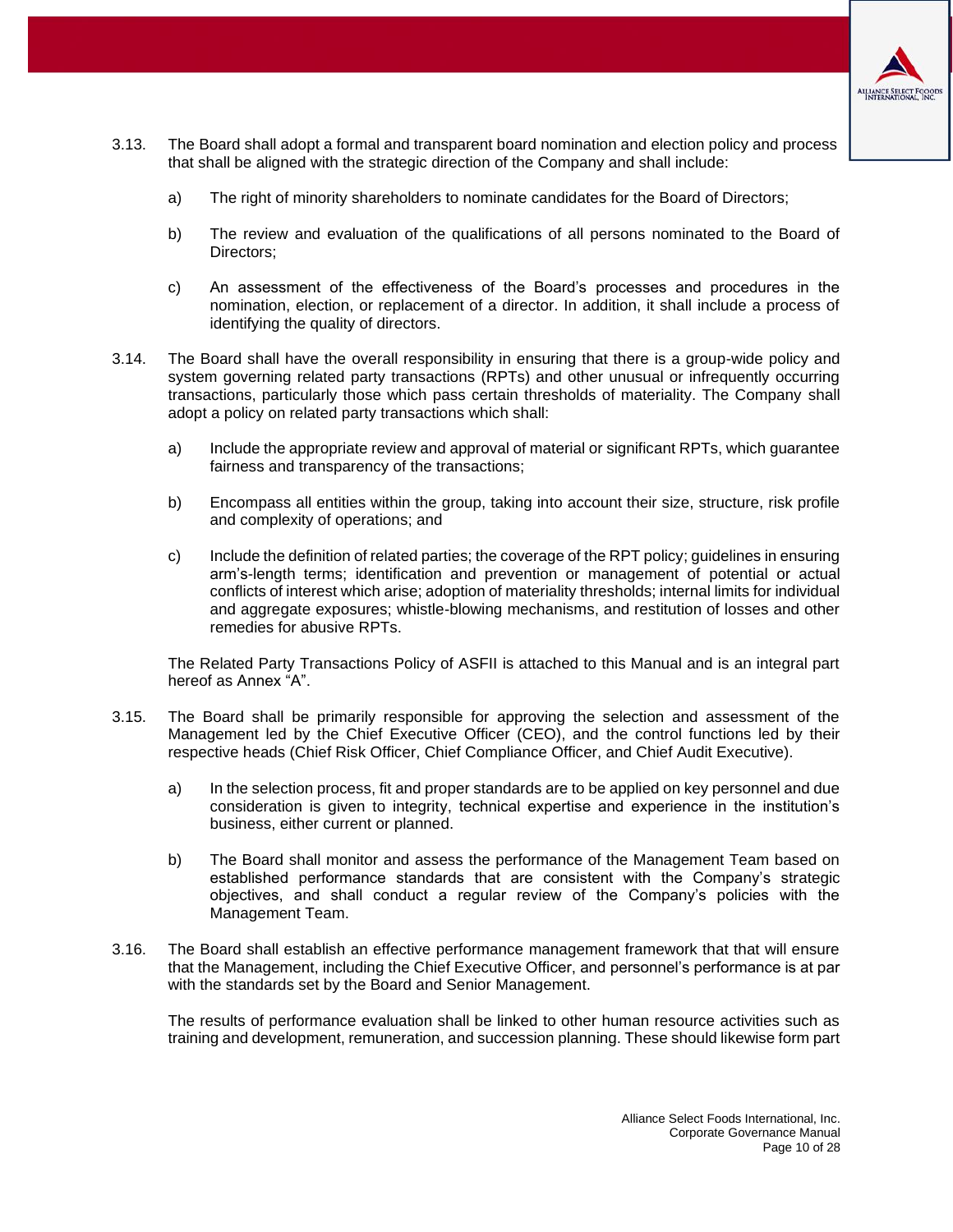

of the assessment of the continuing fitness and propriety of Management, including the Chief Executive Officer, and personnel in carrying out their respective duties and responsibilities.

3.17. The Board shall oversee that an appropriate internal control system is in place, including setting up a mechanism for monitoring and managing potential conflicts of interest of Management, Board members, and shareholders.

The Board has adopted an Internal Audit Charter, which Charter is an integral part of this CG Manual and is attached as Annex "B" hereof.

3.18. The Board shall oversee that a sound enterprise risk management (ERM) framework is in place to effectively identify, monitor, assess and manage key business risk, which shall guide the Board in identifying units/business lines and enterprise-level risk exposures, as well as the effectiveness of risk management strategies.

The Board shall be responsible for defining the Company's level of risk tolerance and for providing oversight over its risk management policies and procedures.

3.19. The Board shall adopt a Board Charter that will formalize and clearly state its roles, responsibilities and accountabilities in carrying out its fiduciary duties. The Board Charter shall serve as a guide to the directors in the performance of their functions and should be publicly available and posted on the company's website.

The Charter of the Board of Directors of Alliance Select Foods International Inc. is an integral part of this CG Manual and is attached as Annex "C".

#### C. ESTABLISHING BOARD COMMITTEES

- 3.20. The Board shall establish Board committees to support the effective performance of the Board's functions, to allow for specialization in issues and to lead to a better management of the Board's workload. The composition, functions and responsibilities of all Board committees shall be contained in the respective Charters of the Committees, which shall be made publicly available.
- 3.21. The Board shall establish an **Audit Committee** to enhance its oversight capability over the company's financial reporting, internal control system, internal and external audit processes, and compliance with applicable laws and regulations.
	- a) The Audit Committee shall be composed of at least three appropriately qualified nonexecutive directors, the majority of whom, including the Chairman, shall be independent directors.
	- b) All of the members of the Audit Committee shall have relevant background, knowledge, skills, and/or experience in the areas of accounting, auditing and finance. The Chairman of the Audit Committee should not be the Chairman of the Board or of any other committees.
	- c) The Audit Committee shall have the following duties and responsibilities, among others:
		- (i) Recommend approval of the Internal Audit Charter (IA Charter), which shall formally define the role of Internal Audit and the audit plan, as well as oversee the implementation of the IA Charter;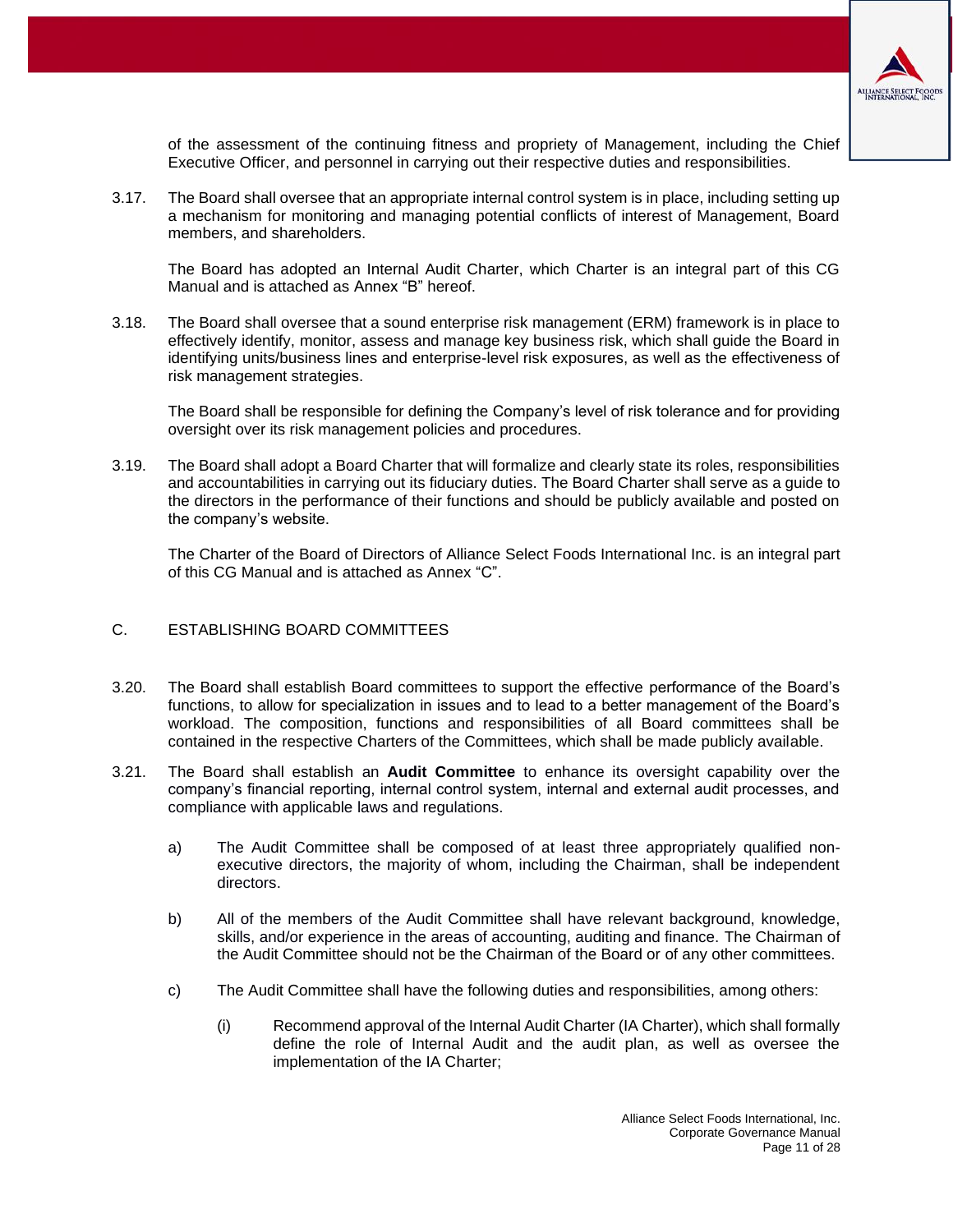

- (ii) Through the Internal Audit (IA) Department, monitor and evaluate the adequacy and effectiveness of the Company's internal control system, integrity of financial reporting, and security of physical and information assets. The Committee shall ensure that well-designed internal control procedures and processes that will provide a system of checks and balances are in place in order to (a) safeguard the company's resources and ensure their effective utilization, (b) prevent occurrence of fraud and other irregularities, (c) protect the accuracy and reliability of the company's financial data, and (d) ensure compliance with applicable laws and regulations;
- (iii) Oversee the Internal Audit Department, and recommend the appointment and/or grounds for approval of an internal audit head or Chief Audit Executive (CAE). The Audit Committee shall approve the outsourcing of internal audit services if such is necessary and shall approve the terms and conditions thereof;
- (iv) Establish and identify the reporting line of the Chief Audit Executive to enable him to properly fulfil his duties and responsibilities. For this purpose, the Chief Audit Executive should directly report to the Audit Committee;
- (v) Review and monitor Management's responsiveness to the findings and recommendations of Internal Audit;
- (vi) Prior to the commencement of the audit, discuss with the External Auditor the nature, scope and expenses of the audit, and ensure the proper coordination if more than one audit firm is involved in the activity to secure proper coverage and minimize duplication of efforts;
- (vii) Evaluate and determine the non-audit work, if any, of the External Auditor, and periodically review the non-audit fees paid to the External Auditor in relation to the total fees paid to him and to the Company's overall consultancy expenses. The committee should disallow any non-audit work that will conflict with duties as an External Auditor or may pose a threat to the External Auditor's independence.<sup>6</sup> The non-audit work, if allowed, should be disclosed in the corporation's Annual Report and Annual Corporate Governance Report;
- (viii) Review and approve the Interim and Annual Financial Statements before their submission to the Board, with particular focus on the following matters:
	- Any change/s in accounting policies and practices
	- Areas where a significant amount of judgment has been exercised
	- Significant adjustments resulting from the audit
	- Going concern assumptions
	- Compliance with accounting standards
	- Compliance with tax, legal and regulatory requirements
- (ix) Review the disposition of the recommendations in the External Auditor's management letter.

<sup>&</sup>lt;sup>6</sup> As defined under the Code of Ethics for Professional Accountants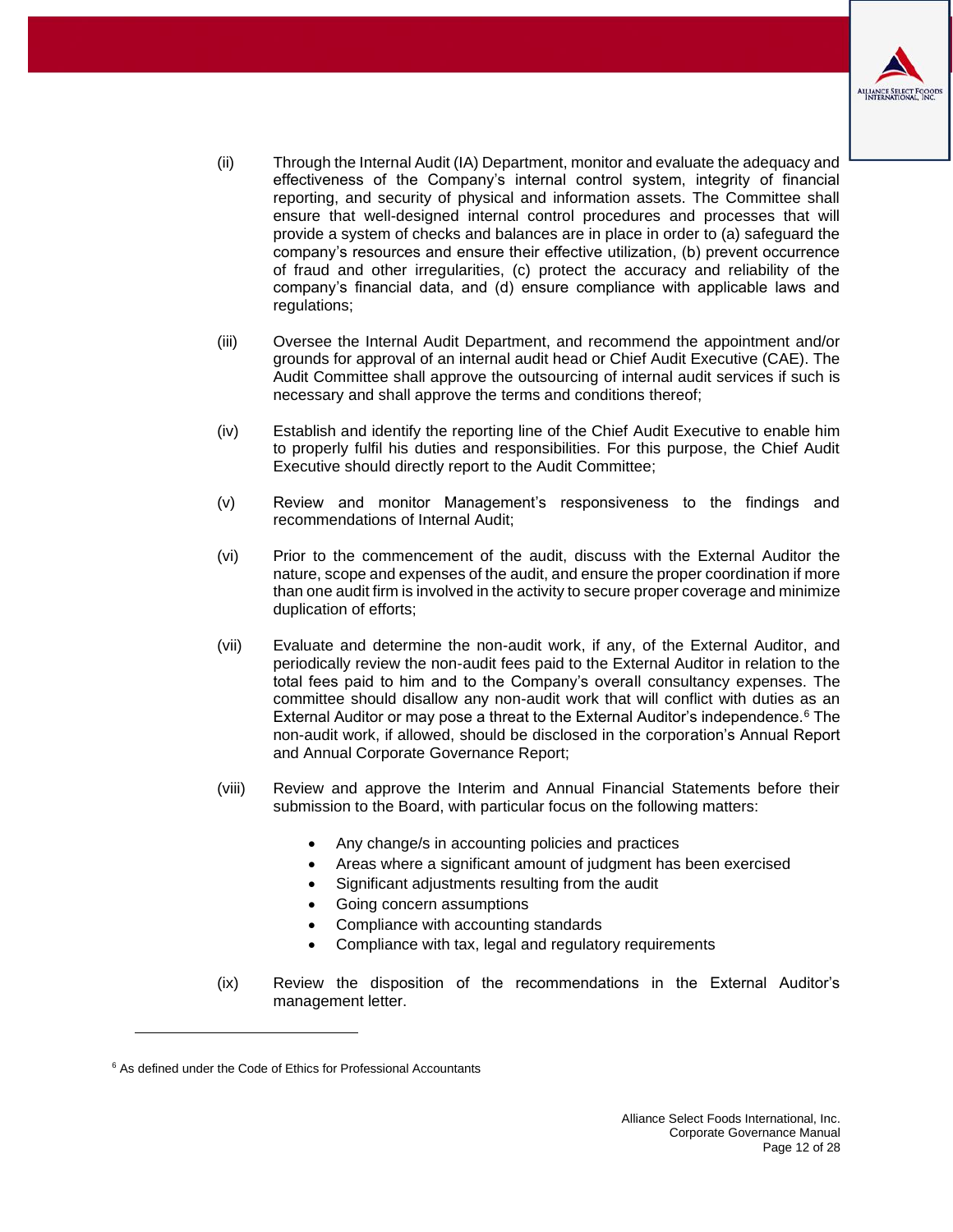

- (x) Perform oversight functions over the Company' Internal and External Auditors. It shall ensure the independence of Internal and External Auditors, and that both auditors are given unrestricted access to all pertinent and relevant records, properties and personnel to enable them to perform their respective audit functions;
- (xi) Coordinate, monitor and facilitate compliance with laws, rules and regulations; and
- (xii) Recommend to the Board the appointment, reappointment, removal and fees of the External Auditor, who must be duly accredited by the SEC, who shall undertake an independent audit of the Company and provide an objective assurance on the manner by which the financial statements should be prepared and presented to the stockholders.
- d) The Audit Committee shall meet with the Board as deemed necessary or appropriate without the presence of the CEO or other management team members, and shall periodically meet with the head of the Internal Audit.
- 3.22 The Board shall establish a **Corporate Governance Committee** that shall be tasked to assist the Board in the performance of its corporate governance responsibilities, including the functions that were formerly assigned to the **Nomination** and the **Remuneration** Committees.
	- a) The Corporate Governance Committee ("CG Committee") shall be composed of at least three members. As practicable, all members of the Committee shall be Non-Executive Directors, a majority of whom shall be Independent Directors. The Chairman of the CG Committee shall not be the Chairman of any other committee.
	- b) The CG Committee shall be tasked with ensuring compliance with and proper observance of corporate governance principles and practices. It shall have the following duties and functions, among others:
		- (i) Oversee the implementation of the corporate governance framework and periodically review the said framework to ensure that it remains appropriate in light of any material changes to the Company's size, complexity and business strategy, as well as its business and regulatory environments;
		- (ii) Oversee the periodic performance evaluation of the Board and its committees as well as executive management, and conducts an annual self-evaluation of its performance;
		- (iii) Ensure that the results of the Board evaluation are shared, discussed, and that concrete action plans are developed and implemented to address the identified areas for improvement;
		- (iv) Recommend continuing education/training programs for directors consistent with or supplemental to the Training Program for Directors as contained in this Manual; assignment of tasks/projects to board committees, succession plan for the board members and senior officers, and remuneration packages for corporate and individual performance;
		- (v) Propose and plan relevant trainings for the members of the Board;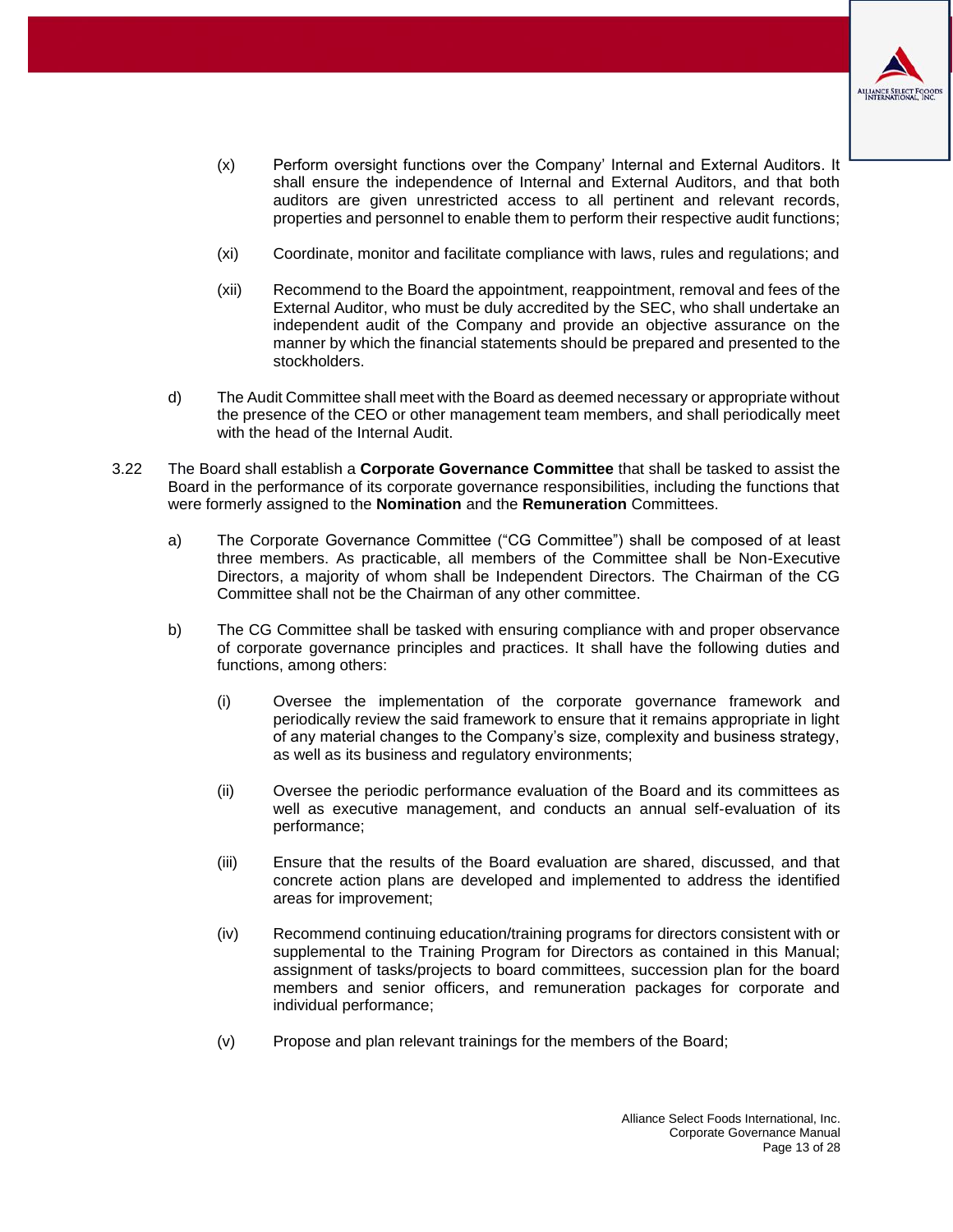

- (vi) Recommend corporate governance policies for approval by the Board of Directors and ensure that these are reviewed and updated regularly, and consistently implemented in form and substance;
- (vii) Function as the **Remuneration or Compensation Committee** and establish a formal and transparent procedure to develop a policy for determining the remuneration of directors and officers that is consistent with the corporation's culture and strategy as well as the business environment in which it operates. The functions, duties and responsibilities of the Committee as Compensation Committee are stated in more detail in the Charter of the Corporate Governance Committee.
- (viii) Function as the **Nominations Committee** and shall be tasked to assist the Board in the review and evaluation of the qualifications of all persons nominated to be a director of the Company and of all nominees to other positions in the Company requiring appointments by the Board. The functions, duties and responsibilities of the Committee acting as the Nominations Committee are stated in more detail in the Charter of the Corporate Governance Committee
- 3.23 As far as practicable and upon due consideration of the circumstances, size and exigencies of the business, the Board shall establish a separate **Board Risk Oversight Committee** (BROC) that will be responsible for the oversight of a company's Enterprise Risk Management system to ensure its functionality and effectiveness.
	- a) The BROC shall be composed of at least three members, the majority of whom shall as much as practicable be independent directors, including the Chairman. The Chairman shall not be the Chairman of the Board or of any other committee.
	- b) At least one member of the committee must have relevant thorough knowledge and experience on risk and risk management.
	- c) The BROC shall have the responsibility to assist the Board in ensuring that there is an effective and integrated risk management process in place to enable the Board and top management to make well-informed decisions, having taken into consideration risks related to significant business activities, plans and opportunities.
	- d) The BROC shall have the following duties and responsibilities, among others:
		- (i) Develop a formal enterprise risk management plan which contains the following elements: (a) common language or register of risks, (b) well-defined risk management goals, objectives and oversight, (c) uniform processes of assessing risks and developing strategies to manage prioritized risks, (d) designing and implementing risk management strategies, and (e) continuing assessments to improve risk strategies, processes and measures;
		- (ii) Oversee the implementation of the enterprise risk management plan. The BROC shall conduct regular discussions on the Company's prioritized and residual risk exposures based on regular risk management reports and assess how the concerned units or offices are addressing and managing these risks;
		- (iii) Evaluate the risk management plan to ensure its continued relevance, comprehensiveness and effectiveness. The BROC shall revisit defined risk management strategies, look for emerging or changing material exposures, and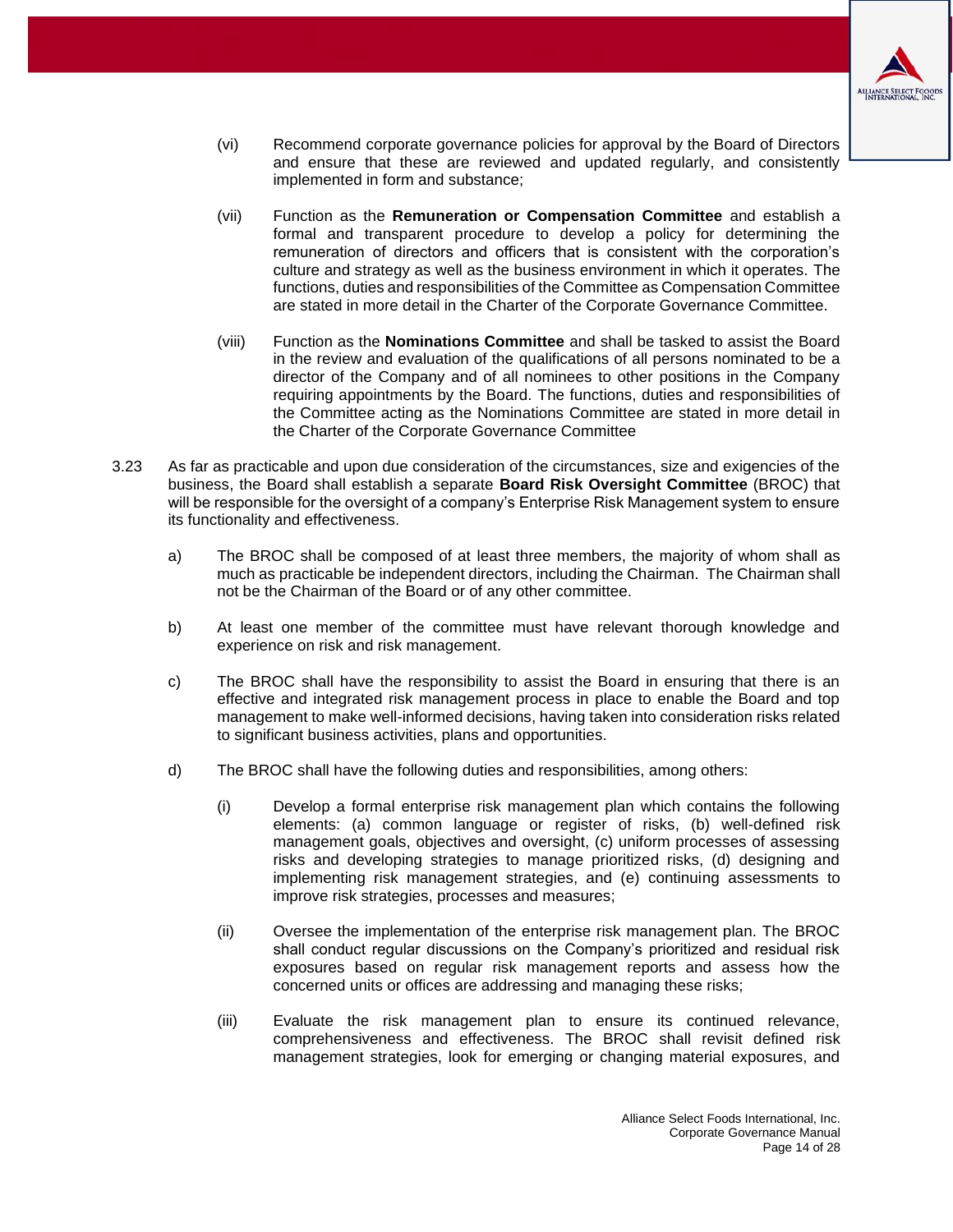

stay abreast of significant developments that seriously impact the likelihood of harm or loss;

- (iv) Advise the Board on its risk appetite levels and risk tolerance limits;
- (v) Review at least annually the company's risk appetite levels and risk tolerance limits based on changes and developments in the business, the regulatory framework, the external economic and business environment, and when major events occur that are considered to have major impact on the company;
- (vi) Assess the probability of each identified risk becoming a reality and estimates its possible significant financial impact and likelihood of occurrence. Priority areas of concern are those risks that are the most likely to occur and to impact the performance and stability of the corporation and its stakeholders;
- (vii) Provide oversight over Management's activities in managing credit, market, liquidity, operational, legal and other risk exposures of the corporation. This function includes regularly receiving information on risk exposures and risk management activities from Management; and
- (viii) Report to the Board on a regular basis, or as deemed necessary, the company's material risk exposures, the actions taken to reduce the risks, and recommends further action or plans, as necessary.
- 3.24 The Board shall establish a **Related Party Transaction (RPT) Committee**, which shall be tasked to review all material related party transactions of the Company.
	- a) The RPT Committee shall be composed of at least three non-executive directors, two of whom as practicable shall be independent directors.
	- b) The RPT Committee shall have the following functions and responsibilities, among others:
		- (i) Evaluate on an on-going basis existing relations between and among businesses and counterparties to ensure that related parties are identified, RPTs are monitored and changes in relationships (e.g. from non-related to related and vice versa) are captured. Such matters should be reflected in the relevant reports to the Board and the regulators.
		- (ii) Evaluate all material RPTs to ensure that these are not undertaken on more favorable economic terms than similar transactions with non-related parties under similar circumstances and that no corporate or business resources of the company are misappropriated or misapplied, and to determine any potential reputational risk issues that may arise as a result of or in connection with the transactions.

In evaluating RPTs, the Committee shall take into account:

- (1) The related party's relationship to the Company and interest in the transaction;
- (2) The material facts of the proposed RPT, including the proposed aggregate value of such transaction;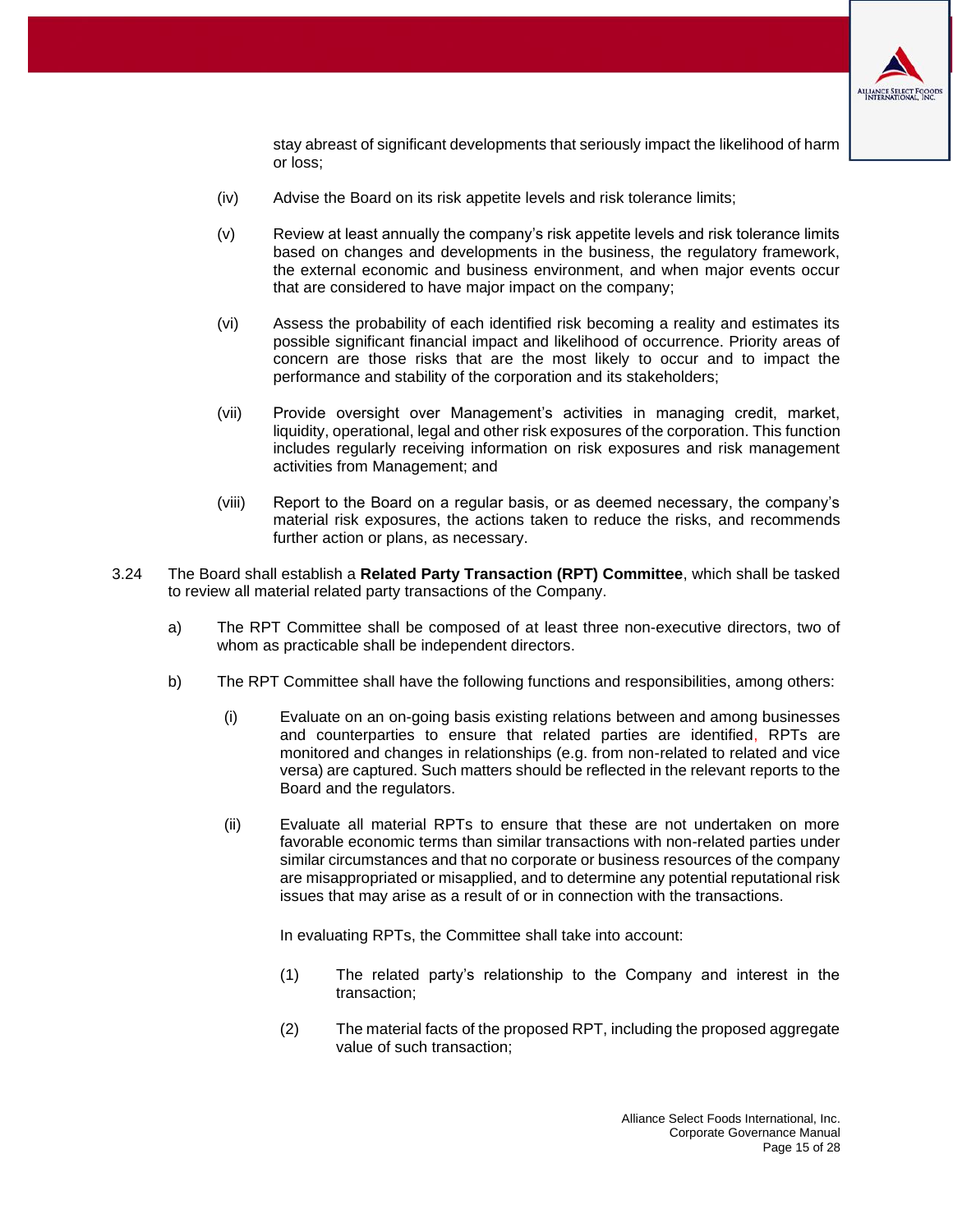

- (3) The benefits to the corporation of the proposed RPT;
- (4) The availability of other sources of comparable products or services; and
- (5) Whether the proposed RPT is on terms and conditions that are comparable to the terms generally available to an unrelated party under similar circumstances. The Company shall exercise due diligence in determining a fair price for RPTs and to extent practicable shall have an effective price discovery system.
- (iii) Ensure that appropriate disclosure is made, and/or information is provided to regulating and supervising authorities relating to the Company's RPT exposures, and policies on conflicts of interest or potential conflicts of interest.
- (iv) Report to the Board of Directors on a regular basis the status and aggregate exposures to each related party, as well as the total amount of exposures to all related parties;
- (v) Ensure that transactions with related parties, including write-off of exposures, are subject to a periodic independent review or audit process; and
- (vi) Oversee the implementation of the system for identifying, monitoring, measuring, controlling, and reporting RPTs, including a periodic review of RPT policies and procedures.
- 3.25 All established committees shall have Committee Charters stating in plain terms their respective purposes, memberships, structures, operations, reporting processes, resources and other relevant information. The Charters should provide the standards for evaluating the performance of the Committees. It should also be fully disclosed on the company's website.

The Charter of each Committee shall clearly define the roles and accountabilities of each committee to avoid any overlapping functions, towards having a more effective Company Board.

The Charters of the Committees are integral parts of and attached to this CG Manual as follows:

- Annex C: Charter of the Board of Directors
- Annex D: Charter of the Audit Committee
- Annex E: Charter of the Corporate Governance Committee, which shall also have the duties and responsibilities of the Nominations Committee and the Remuneration **Committee**
- Annex F Charter of the Board Risk Oversight Committee
- Annex G: Charter of the Related Party Transactions Committee

### D. FOSTERING COMMITMENT

The Directors shall devote the time and attention necessary to properly and effectively perform their duties and responsibilities as directors, including sufficient time to be familiar with the business of the Company.

3.26 Directors shall attend and actively participate in all meetings of the Board, Committees, and Shareholders in person or through tele-/videoconferencing conducted in accordance with the rules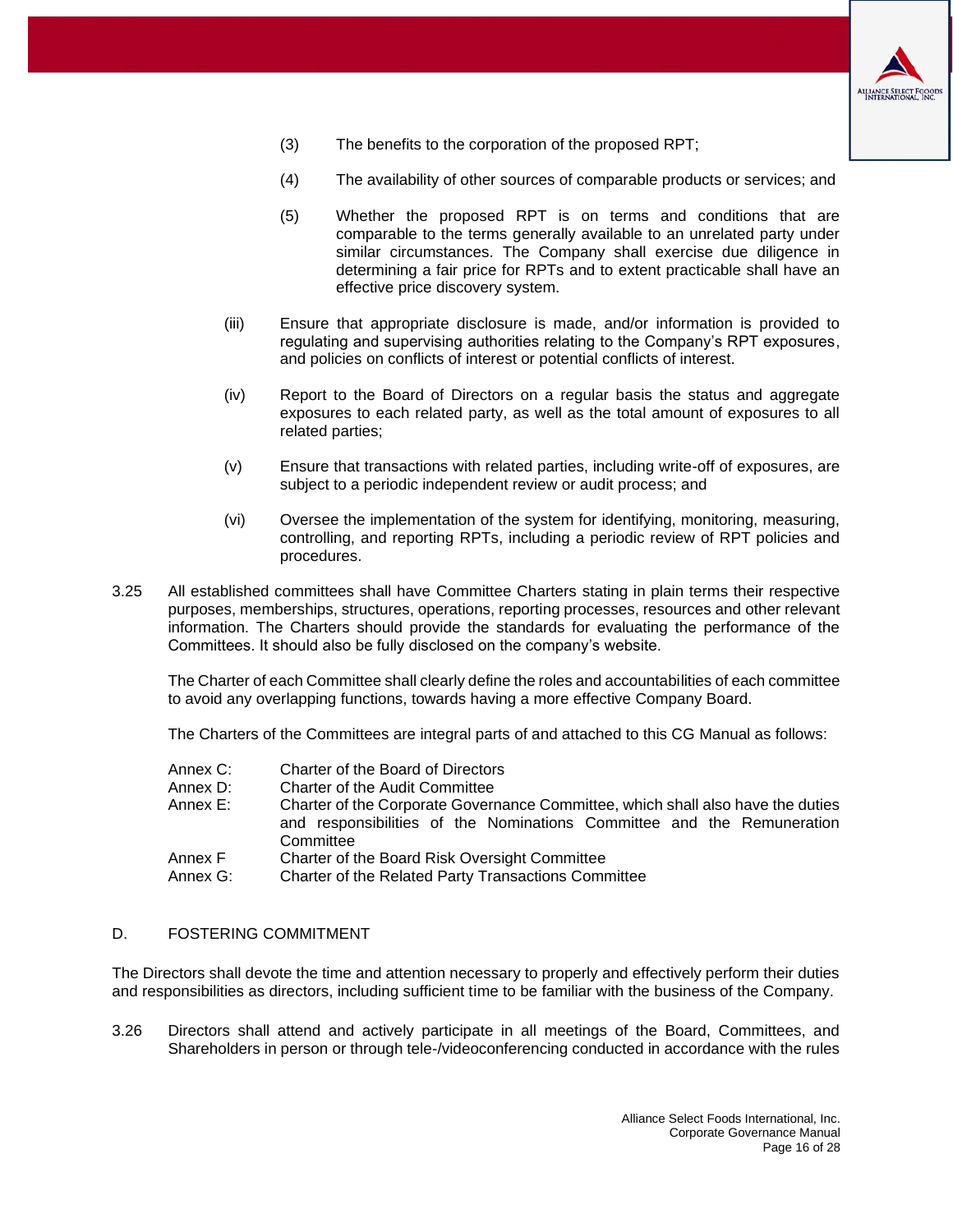

and regulations of the SEC, except when justifiable causes, such as, illness, death in the immediate family and serious accidents, prevent them from doing so.

- a) Directors shall review meeting materials for Board and Committee meetings, and if called for, ask the necessary questions or seek clarifications and explanations.
- b) The absence of a director in more than fifty per cent (50%) of all regular and special meetings of the Board during his/her incumbency is a ground for disqualification in the succeeding election, unless the absence is due to illness, death in the immediate family, serious accident or other unforeseen or fortuitous events.
- 3.27 The non-executive directors of the Board shall concurrently serve as directors to a maximum of five publicly listed companies to ensure that they have sufficient time to fully prepare for meetings, challenge Management's proposals/views, and oversee the long-term strategy of the company.
- 3.28 A director shall notify the Board where he/she is an incumbent director before accepting a directorship in another company.

#### E. REINFORCING BOARD INDEPENDENCE

- 3.29 Consistent with the Securities Regulation Code, the Board shall have at least two (2) Independent Directors, or such number as shall constitute 20% of the members of the Board, whichever is lesser.
- 3.30 The Board, principally acting through the Corporate Governance Committee, shall ensure that its Independent Directors possess the necessary qualifications and none of the disqualifications for an independent director to hold the position. An independent director is a person who:
	- a) Is not, or has not been a senior officer or employee of the Company unless there has been a change in the controlling ownership of the Company;
	- b) Is not, and has not been in the three years immediately preceding the election, a director of the Company; a director, officer, employee of the Company's subsidiaries, associates, affiliates or related companies; or a director, officer, employee of the covered company's substantial shareholders and its related companies;
	- c) Has not been appointed in the Company, its subsidiaries, associates, affiliates or related companies as Chairman "Emeritus," "Ex-Officio" Directors/Officers or Members of any Advisory Board, or otherwise appointed in a capacity to assist the Board in the performance of its duties and responsibilities within three years immediately preceding his election;
	- d) Is not an owner of more than two per cent (2%) of the outstanding shares of the Company, its subsidiaries, associates, affiliates or related companies;
	- e) Is not a relative of a director, officer, or substantial shareholder of the Company or any of its related companies or of any of its substantial shareholders. For this purpose, relatives include spouse, parent, child, brother, sister and the spouse of such child, brother or sister;
	- f) Is not acting as a nominee or representative of any director of the Company or any of its related companies;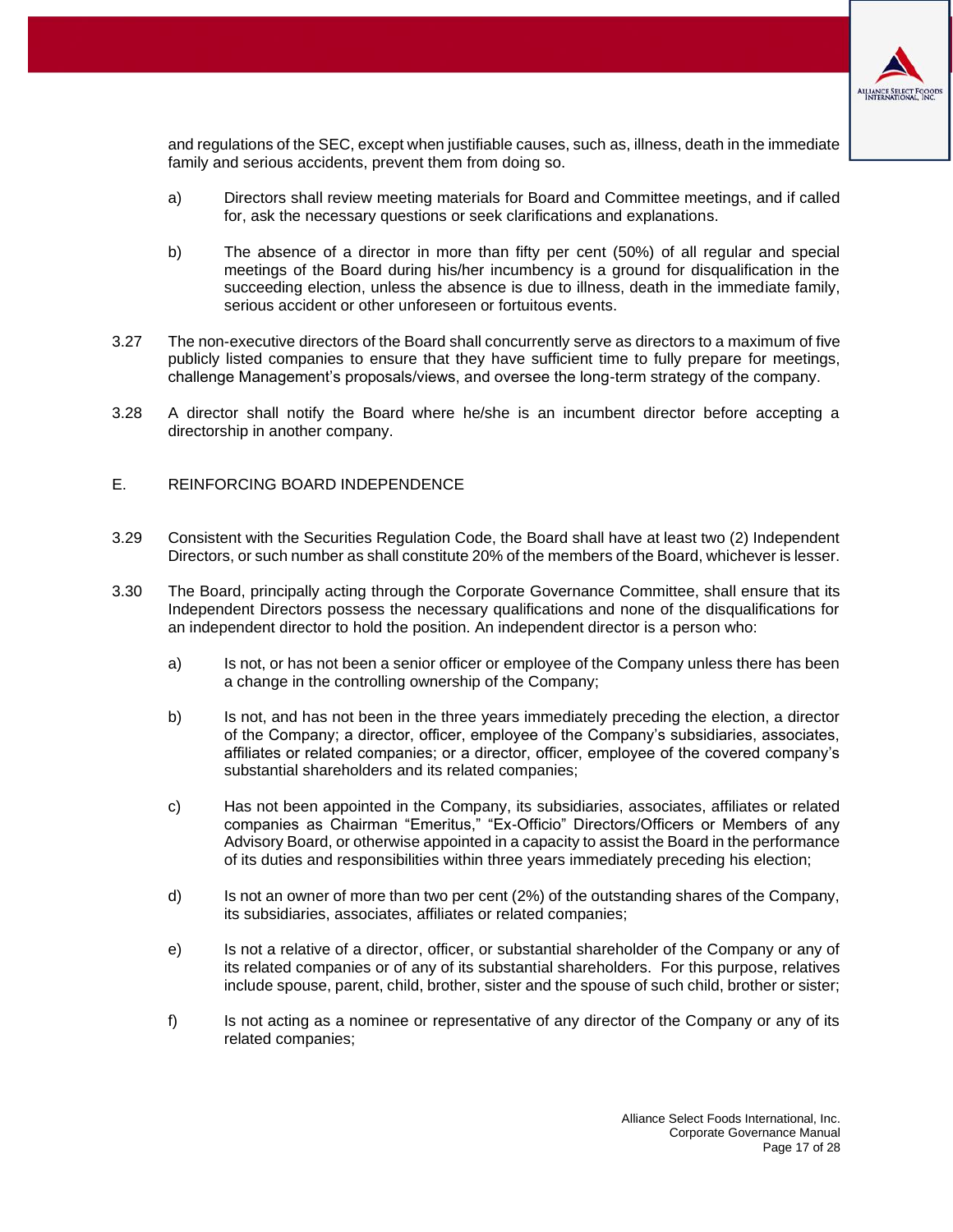

- g) Is not a securities broker-dealer of listed companies and registered issuers of securities. "Securities broker-dealer" refers to any person holding any office of trust and responsibility in a broker-dealer firm, which includes, among others, a director, officer, principal stockholder, nominee of the firm to the Exchange, an associated person or salesman, and an authorized clerk of the broker or dealer;
- h) Is not retained, either in his personal capacity or through a firm, as a professional adviser, auditor, consultant, agent or counsel of the Company, any of its related companies or substantial shareholder, or is otherwise independent of Management and free from any business or other relationship within the three years immediately preceding the date of his election;
- i) Does not engage or has not engaged, whether by himself or with other persons or through a firm of which he is a partner, director or substantial shareholder, in any transaction with the covered company or any of its related companies or substantial shareholders, other than such transactions that are conducted at arm's length and could not materially interfere with or influence the exercise of his independent judgment;
- j) Is not affiliated with any non-profit organization that receives significant funding from the Company or any of its related companies or substantial shareholders; and
- k) Is not employed as an executive officer of another company where any of the Company's executives serve as directors.

Related companies, as used herein, refer to (a) the Company's holding/parent company (if any); (b) its subsidiaries; and (c) subsidiaries of its holding/parent company.

3.31 Independent Directors shall serve for a maximum cumulative term of nine (9) years, reckoned in accordance with the pertinent rules of the SEC, after which the Independent Director shall be perpetually barred from re-election as such in the Company, but may continue to qualify for nomination and election as a non-independent director.

In the instance that the Company believes it is beneficial to retain an independent director who has served for nine years, the Board shall provide meritorious justification/s and seek shareholders' approval during the annual shareholders' meeting.

- 3.32 The positions of Chairman of the Board and Chief Executive Officer shall be held by separate individuals and each should have clearly defined responsibilities.
	- a) The role and responsibilities of the Chairman are provided Part III(B)(3.9) of this Manual
	- b) The Chief Executive Officer shall have the following roles and responsibilities, among others:
		- (i) Determine the Company's strategic direction and formulate and implement its strategic plan on the direction of the business;
		- (ii) Communicate and implement the Company's vision, mission, values and overall strategy and promote any organization or stakeholder change in relation to the same;
		- (iii) Oversee the operations of the Company and manage human and financial resources in accordance with the strategic plan;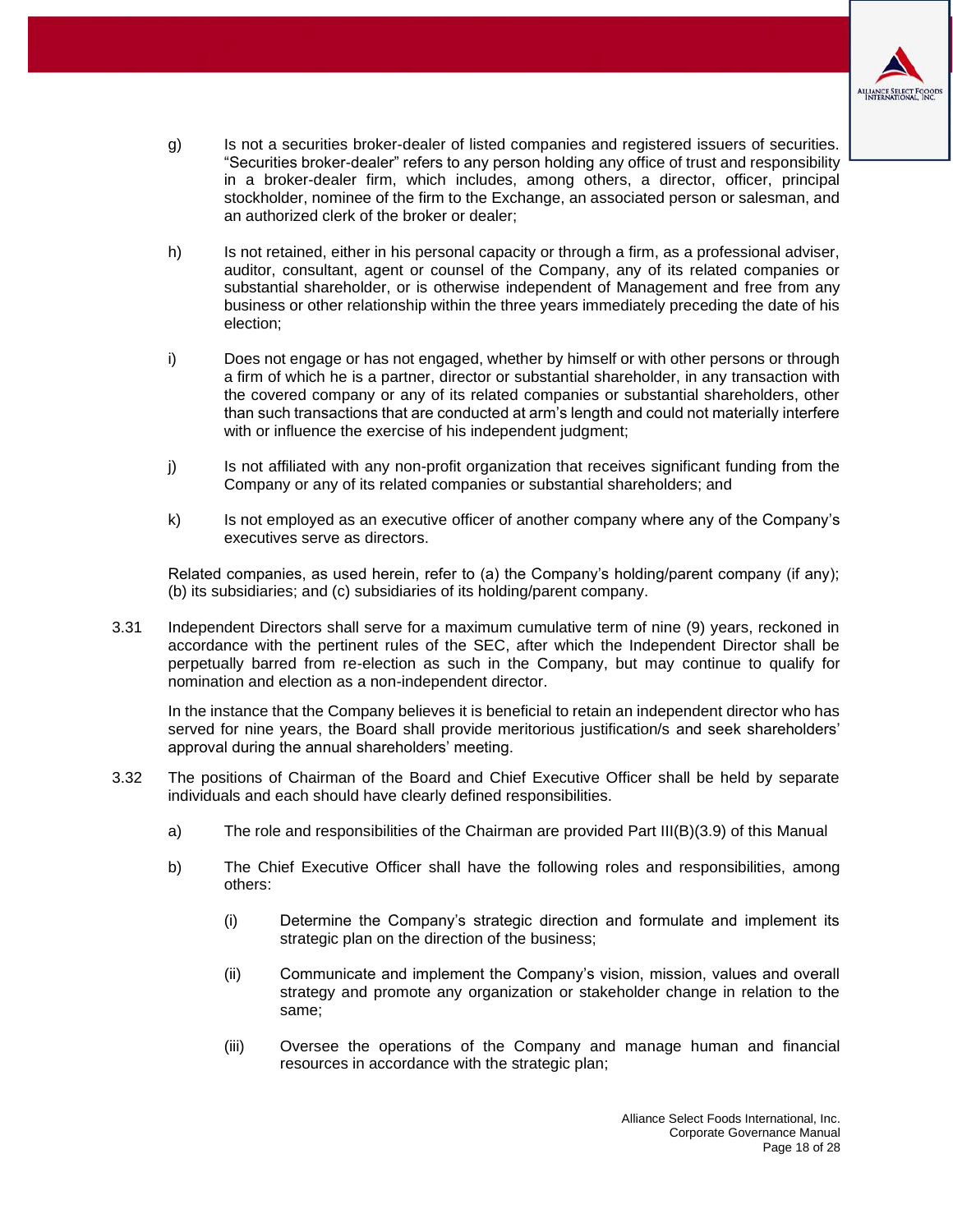

- (iv) Shall have a good working knowledge of the corporation's industry and market and keeps up-to-date with its core business purpose;
- (v) Direct, evaluate and guide the work of the key officers of the Company;
- (vi) Manage the corporation's resources prudently and ensure a proper balance of the same
- (vii) Provide the Board with timely information and interface between the Board and the employees;
- (viii) Build the corporate culture and motivate the employees of the Company; and
- (ix) Serve as the link between internal operations and external stakeholders.
- 3.33 The Board shall designate as practicable a lead director among the independent directors if the Chairman of the Board is not independent, including if the positions of the Chairman of the Board and Chief Executive Officer are held by one person. The functions of the lead shall include, among others, the following:
	- a) Serves as an intermediary between the Chairman and the other Directors when necessary;
	- b) Convenes and chairs meetings of the Non-Executive Directors; and
	- c) Contributes to the performance of the Chairman, as required.
- 3.34 A Director with a material interest in any transaction affecting the Company shall abstain from taking part in the deliberations for the same.
- 3.35 The Non-Executive Directors shall have separate periodic meetings with the external auditor and heads of the internal audit, compliance and risk functions, without any executive directors present to ensure that proper checks and balances are in place within the corporation. The meetings should be chaired by the lead independent director, if one has been designated.

## F. ASSESSING BOARD PERFORMANCE

The best measure of the Board's effectiveness is through the assessment process. The Board shall regularly carry out evaluations to appraise its performance as a body, and assess whether it possesses the right mix of backgrounds and competencies.

- 3.36 The Board shall conduct an annual self-assessment of its performance, including the performance of the Chairman, individual members and committees. Every three years, the assessment shall as practicable or feasible be supported by an external facilitator.
- 3.37 The Board shall have in place a system that provides, at the minimum, criteria and process to determine the performance of the Board, the individual directors and the Board Committees. Such system shall allow for a feedback mechanism from the shareholders.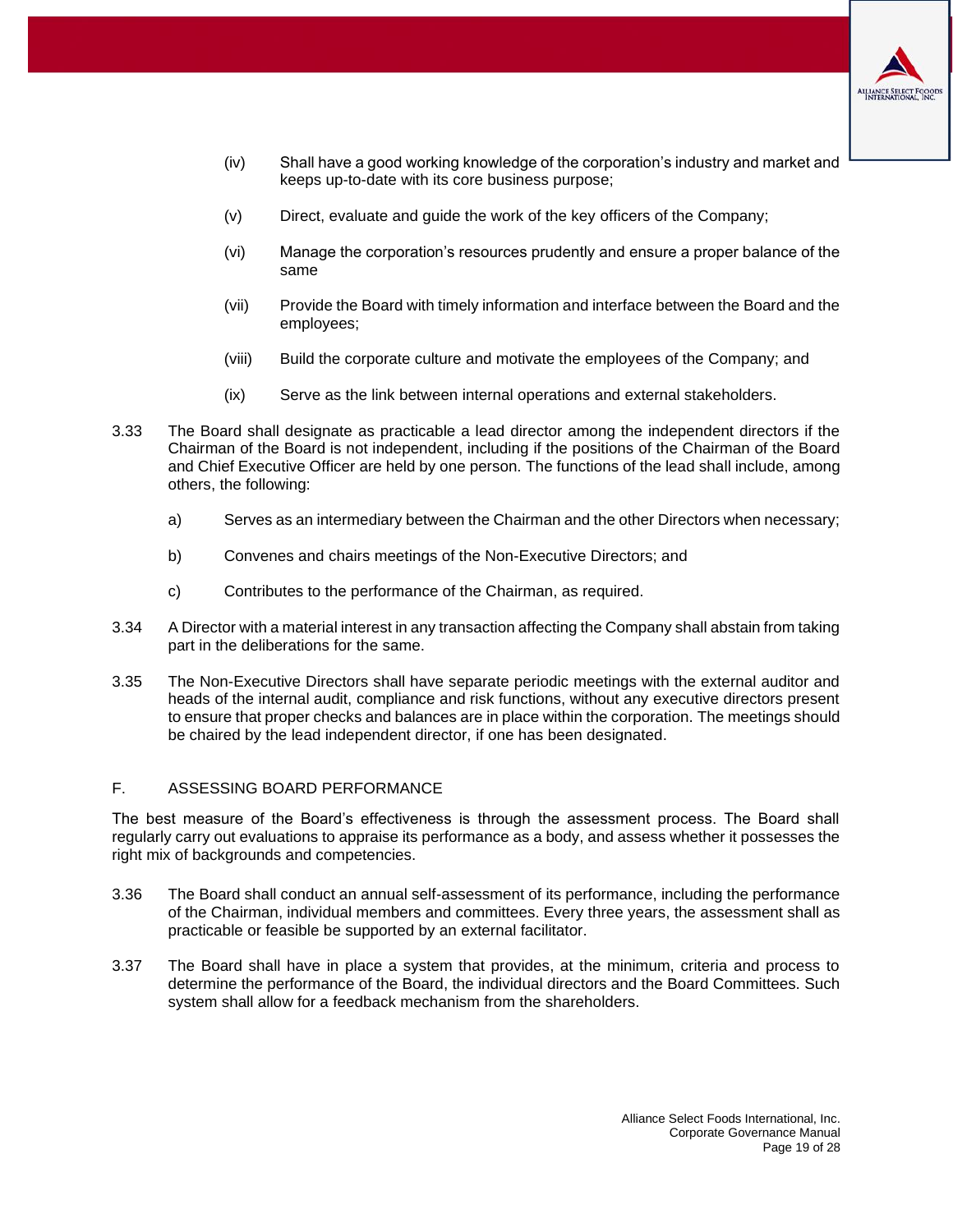

# G. STRENGTHENING BOARD ETHICS

Members of the Board are duty-bound to apply high ethical standards, taking into account the interests of all shareholders as well as stakeholders.

- 3.38 The Board shall adopt a Code of Business Conduct and Ethics, which would provide standards for professional and ethical behavior, as well as articulate acceptable and unacceptable conduct and practices in internal and external dealings. The Code shall be properly disseminated to the Board, senior management and employees. It shall also be disclosed and made available to the public through the company website.
- 3.39 The Board shall ensure the proper and efficient implementation and monitoring of compliance with the Code of Business Conduct and Ethics and internal policies.

#### **PART IV DISCLOSURE AND TRANSPARENCY**

### A. ENHANCING COMPANY DISCLOSURE POLICIES AND PROCEDURES

The Company shall establish corporate disclosure policies and procedures that are practical and in accordance with best practices and regulatory expectations.

- 4.1. The Board shall establish corporate disclosure policies and procedures to ensure a comprehensive, accurate, reliable and timely report to shareholders and other stakeholders that gives a fair and complete picture of a company's financial condition, results and business operations.
- 4.2. All directors and officers of the Company are required to, and must, disclose/report all their dealings in the shares of the Company within three (3) business days. In view of the significance of this policy, the Board for emphasis has adopted a separate policy on such period to disclose/report, which policy is attached to this 2017 CG Manual as Annex "H."
- 4.3. The Board shall fully disclose all relevant and material information on individual board members and key executives to evaluate their experience and qualifications, and assess any potential conflicts of interest that might affect their judgment.

Disclosure shall include directors and key officers' qualifications, share ownership in the Company, membership of other boards, other executive positions, continuous trainings attended and identification of independent directors.

- 4.4. The Company shall provide a clear disclosure of its policies and procedure for setting Board and executive remuneration, as well as the level and mix of the same in the Annual Corporate Governance Report. Further, the Company shall disclose such policies in an appropriate manner, including termination and retirement provisions.
- 4.5. The Company shall disclose its policies governing Related Party Transactions (RPTs) and other unusual or infrequently occurring transactions in their Manual on Corporate Governance. The material or significant RPTs reviewed and approved during the year should be disclosed in its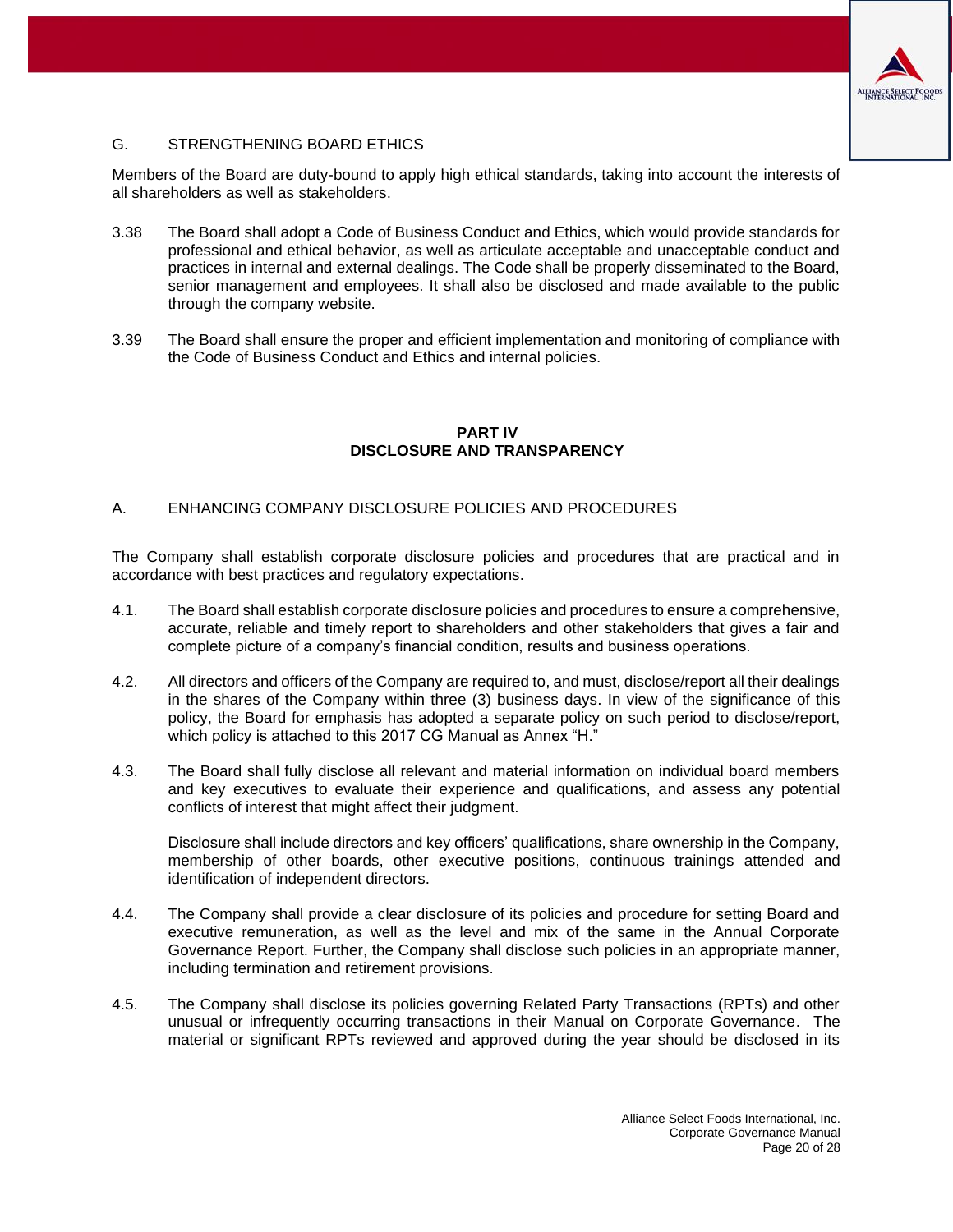

Annual Corporate Governance Report. Directors and key executives shall report to the Board when there are RPTs that could influence their judgment.

- 4.6. The Company shall make a full, fair, accurate and timely disclosure to the public of every material fact or event that occurs, particularly on the acquisition or disposal of significant assets, which could adversely affect the viability or the interest of its shareholders and other stakeholders. Moreover, where the Company is the offeree company, where practicable the Board shall appoint an independent party to evaluate the fairness of the transaction price on the acquisition or disposal of assets.
- 4.7. The Company's corporate governance policies, programs and procedures should be contained in its Manual on Corporate Governance which should be submitted to the regulators and posted on the Company's website.

#### B. STRENGTHENING THE EXTERNAL AUDITOR'S INDEPENDENCE AND IMPROVING AUDIT **QUALITY**

The Company shall establish standards for the appropriate selection of an external auditor, and exercise effective oversight of the same to strengthen the external auditor's independence and enhance audit quality.

- 4.8. The Audit Committee shall establish a robust process for approving and recommending the appointment, reappointment, removal, and fees of the external auditor. The appointment, reappointment, removal, and fees of the external auditor shall be recommended by the Audit Committee, approved by the Board and ratified by the shareholders. For removal of the external auditor, the reasons for removal or change should be disclosed to the regulators and the public through the company website and required disclosures.
- 4.9. The Audit Committee Charter shall include the Audit Committee's responsibility on assessing the integrity and independence of external auditors and exercising effective oversight to review and monitor the external auditor's independence and objectivity and the effectiveness of the audit process, taking into consideration relevant Philippine professional and regulatory requirements. The Charter shall also contain the Audit Committee's responsibility on reviewing and monitoring the external auditor's suitability and effectiveness on an annual basis.
- 4.10. The Company shall disclose the nature of non-audit services performed by its external auditor in the Annual Report to deal with the potential conflict of interest. The Audit Committee shall be alert for any potential conflict of interest situations, given the guidelines or policies on non-audit services, which could be viewed as impairing the external auditor's objectivity.

## C. INCREASING FOCUS OF NON-FINANCIAL AND SUSTAINABILITY REPORTING

4.11. The Board shall have a clear and focused policy on the disclosure of non-financial information, with emphasis on the management of economic, environmental, social and governance (EESG) issues of its business, which underpin sustainability. Companies shall adopt a globally recognized standard/framework in reporting sustainability and non-financial issues.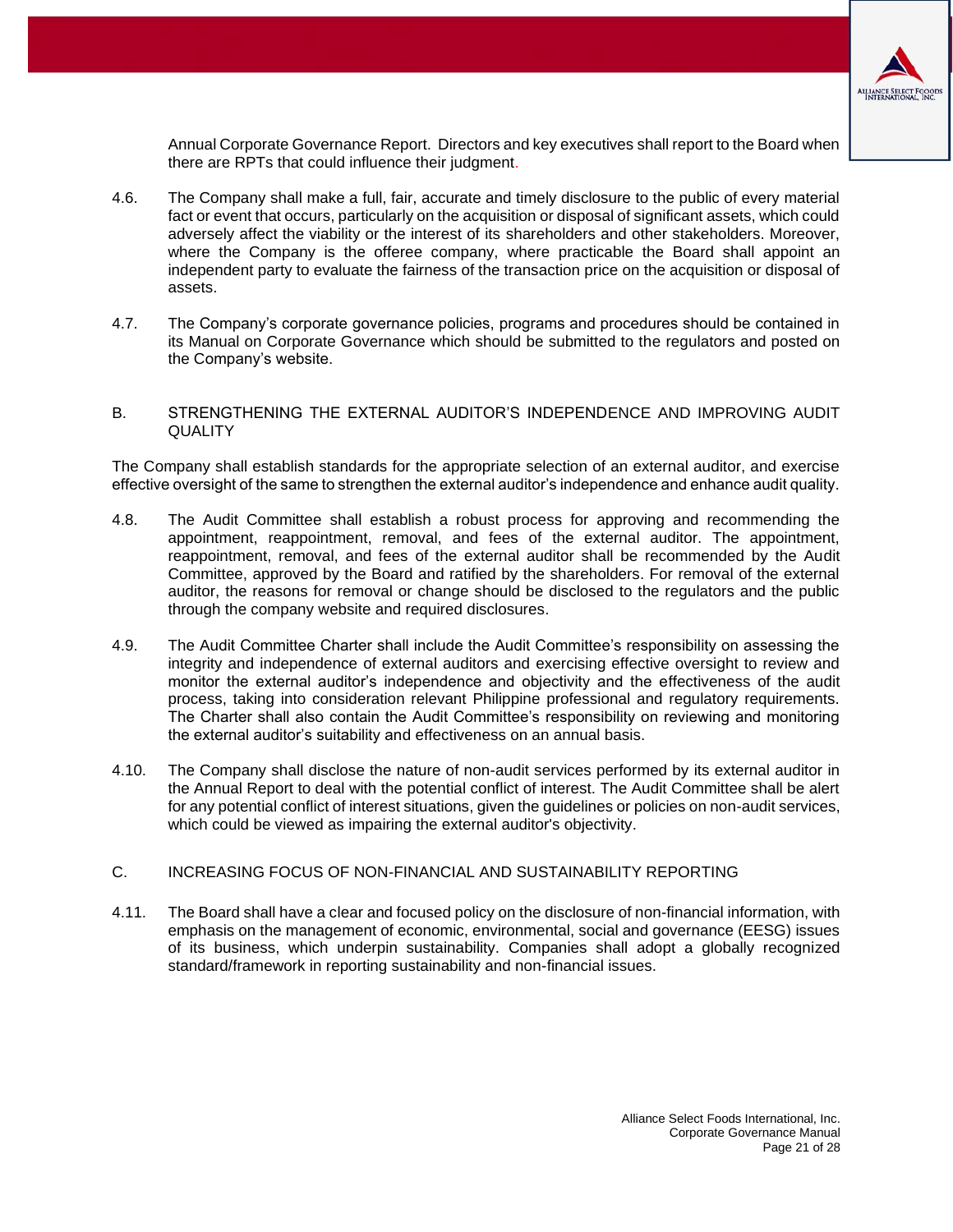

#### D. PROMOTING A COMPREHENSIVE AND COST-EFFICIENT ACCESS TO RELEVANT **INFORMATION**

The Company shall maintain a comprehensive and cost-efficient communication channel for disseminating relevant information. This channel is crucial for informed decision-making by investors, stakeholders and other interested users.

4.12. The Company shall as practicable include media and analysts' briefings as channels of communication to ensure the timely and accurate dissemination of public, material and relevant information to its shareholders and other investors.

#### **PART V INTERNAL CONTROL SYSTEM AND RISK MANAGEMENT FRAMEWORK**

## A. STRENGTHENING THE INTERNAL CONTROL SYSTEM AND ENTERPRISE RISK MANAGEMENT FRAMEWORK

- 5.1. The Company shall have an adequate and effective internal control system and an enterprise risk management framework in the conduct of its business, taking into account its size, risk profile and complexity of operations.
- 5.2. The Company shall have in place an independent internal audit function that provides an independent and objective assurance, and consulting services designed to add value and improve the company's operations. The internal audit function shall include among others:
	- a) Provide an independent risk-based assurance service to the Board, Audit Committee and Management, focusing on reviewing the effectiveness of the governance and control processes in (1) promoting the right values and ethics; (2) ensuring effective performance management and accounting in the organization; (3) communicating risk and control information; and (4) coordinating the activities and information among the Board, external and internal auditors, and Management;
	- b) Perform regular and special audit as contained in the annual audit plan and/or based on the company's risk assessment;
	- c) Perform consulting and advisory services related to governance and control as appropriate for the organization;
	- d) Perform compliance audit of relevant laws, rules and regulations, contractual obligations and other commitments, which could have a significant impact on the organization;
	- e) Review, audit and assesses the efficiency and effectiveness of the internal control system of all areas of the Company;
	- f) Evaluate operations or programs to ascertain whether results are consistent with established objectives and goals, and whether the operations or programs are being carried out as planned;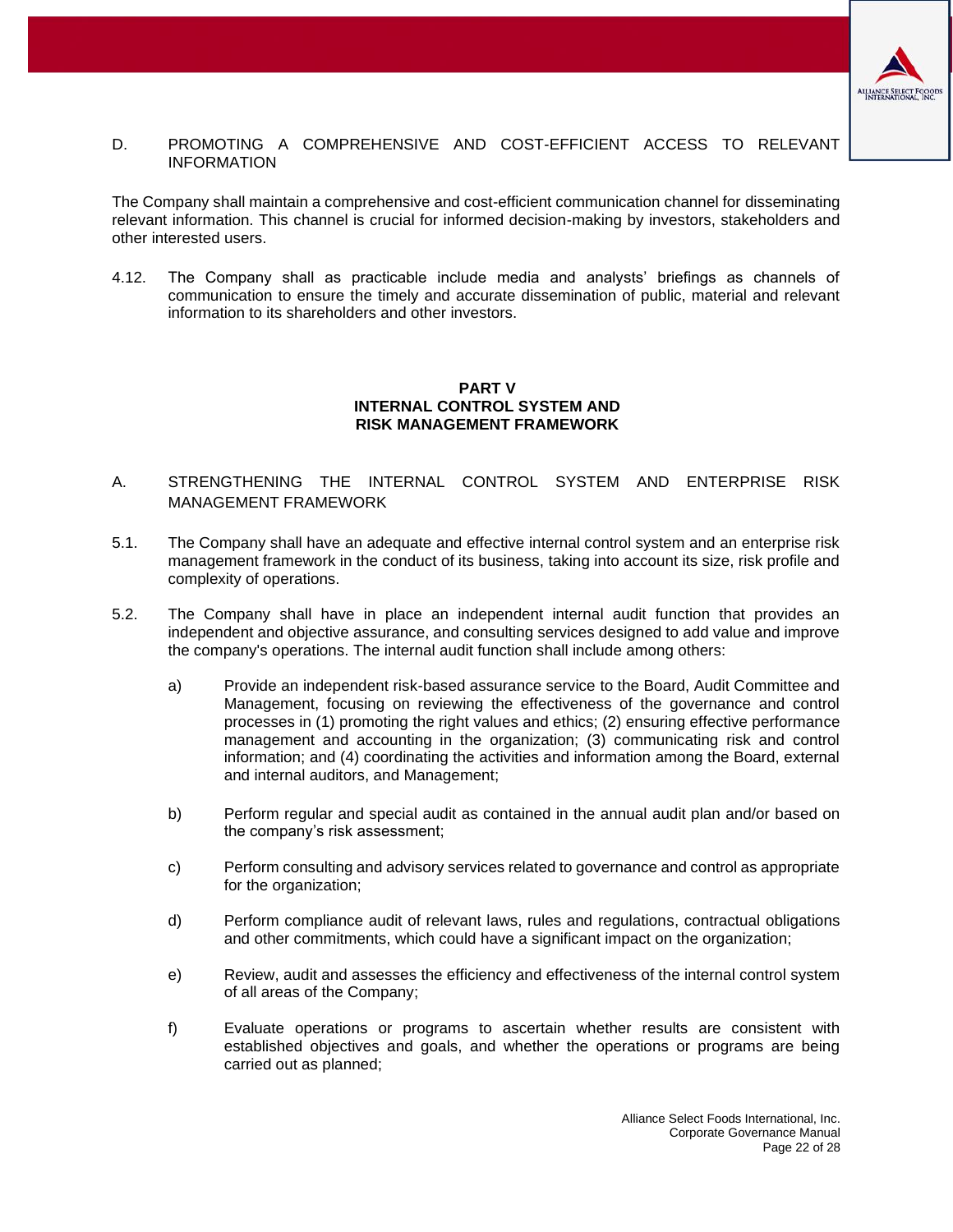

- g) Evaluate specific operations at the request of the Board or Management, as appropriate; and
- h) Monitor and evaluate governance processes.

The Company's internal audit activity shall be a fully resourced activity housed within the corporate organization or, as may be deemed necessary or appropriate, may be outsourced to qualified independent third party service providers. The Company's **Internal Audit Charter** is attached to this CG Manual as an integral part hereof as Annex "B".

- 5.3. Subject to the Company's size, risk profile and complexity of operations, the Company shall have a qualified Chief Audit Executive (CAE) appointed by the Board. The CAE shall oversee and be responsible for the internal audit activity of the organization, including any portion that is outsourced to a third party service provider.
	- a) In case of a fully outsourced internal audit activity, a qualified independent executive or senior management personnel shall be assigned the responsibility for managing the fully outsourced audit activity.
	- b) The CAE, in order to achieve the necessary independence to fulfil duties and responsibilities, shall directly report directly functionally to the Audit Committee and administratively to the CEO. The following shall be the responsibilities of the CAE, among others:
		- (i) Periodically review the Internal Audit Charter and present it to senior management and the Audit Committee for approval;
		- (ii) Establish a risk-based internal audit plan, including policies and procedures, to determine the priorities of the internal audit activity, consistent with the organization's goals;
		- (iii) Communicate the internal audit activity's plans, resource requirements and impact of resource limitations, as well as significant interim changes, to senior management and the Audit Committee for review and approval;
		- (iv) Spearhead the performance of the internal audit activity to ensure it adds value to the organization;
		- (v) Report periodically to the Audit Committee on the internal audit activity's performance relative to its plan; and
		- (vi) Present findings and recommendations to the Audit Committee and gives advice to senior management and the Board on how to improve internal processes.
- 5.4. Subject to the Company's size, risk profile and complexity of operations, the Company shall have a separate risk management function to identify, assess and monitor key risk exposures. The risk management function shall include the following activities, among others:
	- a) Defining a risk management strategy;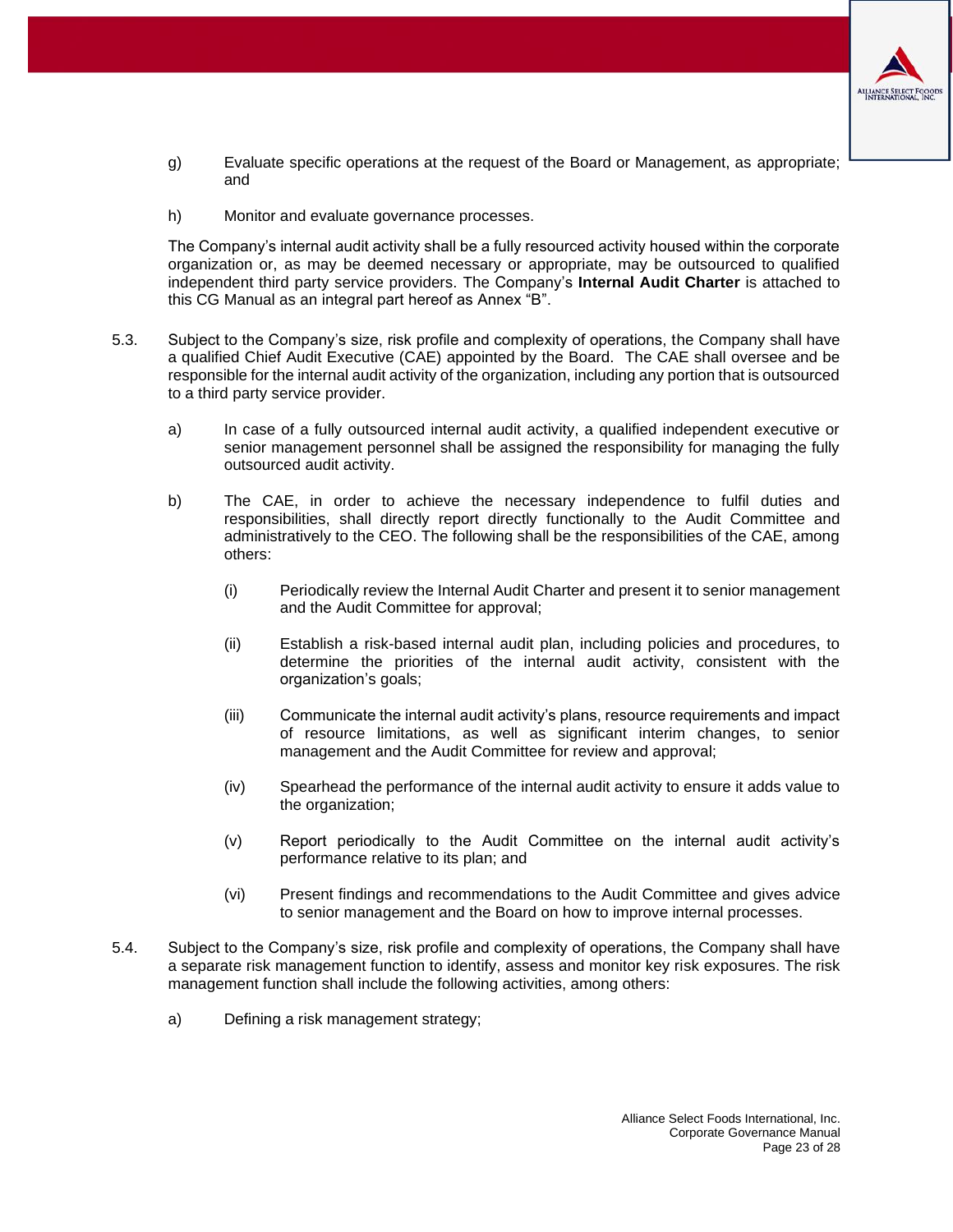

- b) Identifying and analyzing key risks exposure relating to economic, environmental, social and governance (EESG) factors and the achievement of the organization's strategic objectives;
- c) Evaluating and categorizing each identified risk using the company's predefined risk categories and parameters;
- d) Establishing a risk register with clearly defined, prioritized and residual risks;
- e) Developing a risk mitigation plan for the most important risks to the company, as defined by the risk management strategy;
- f) Communicating and reporting significant risk exposures including business risks (i.e., strategic, compliance, operational, financial and reputational risks), control issues and risk mitigation plan to the Board Risk Oversight Committee; and
- g) Monitoring and evaluating the effectiveness of the organization's risk management processes.
- 5.5. The Company shall have a Chief Risk Officer (CRO), who shall manage the Company's Risk Management System. The CRO shall be the ultimate champion of Enterprise Risk Management (ERM) and shall have adequate authority, stature, resources and support to fulfil his responsibilities, subject to the Company's size, risk profile and complexity of operations. The CRO shall have the following functions, among others:
	- a) Supervise the entire ERM process and spearhead the development, implementation, maintenance and continuous improvement of ERM processes and documentation;
	- b) Communicate the top risks and the status of implementation of risk management strategies and action plans to the Board Risk Oversight Committee;
	- c) Collaborate with the CEO in updating and making recommendations to the Board Risk Oversight Committee;
	- d) Suggest ERM policies and related guidance, as may be needed; and
	- e) Provide insights on the following:
		- (i) Risk management processes are performing as intended;
		- (ii) Risk measures reported are continuously reviewed for effectiveness;
		- (iii) Established risk policies and procedures are being complied with.

There shall be clear communication between the Board Risk Oversight Committee and the CRO.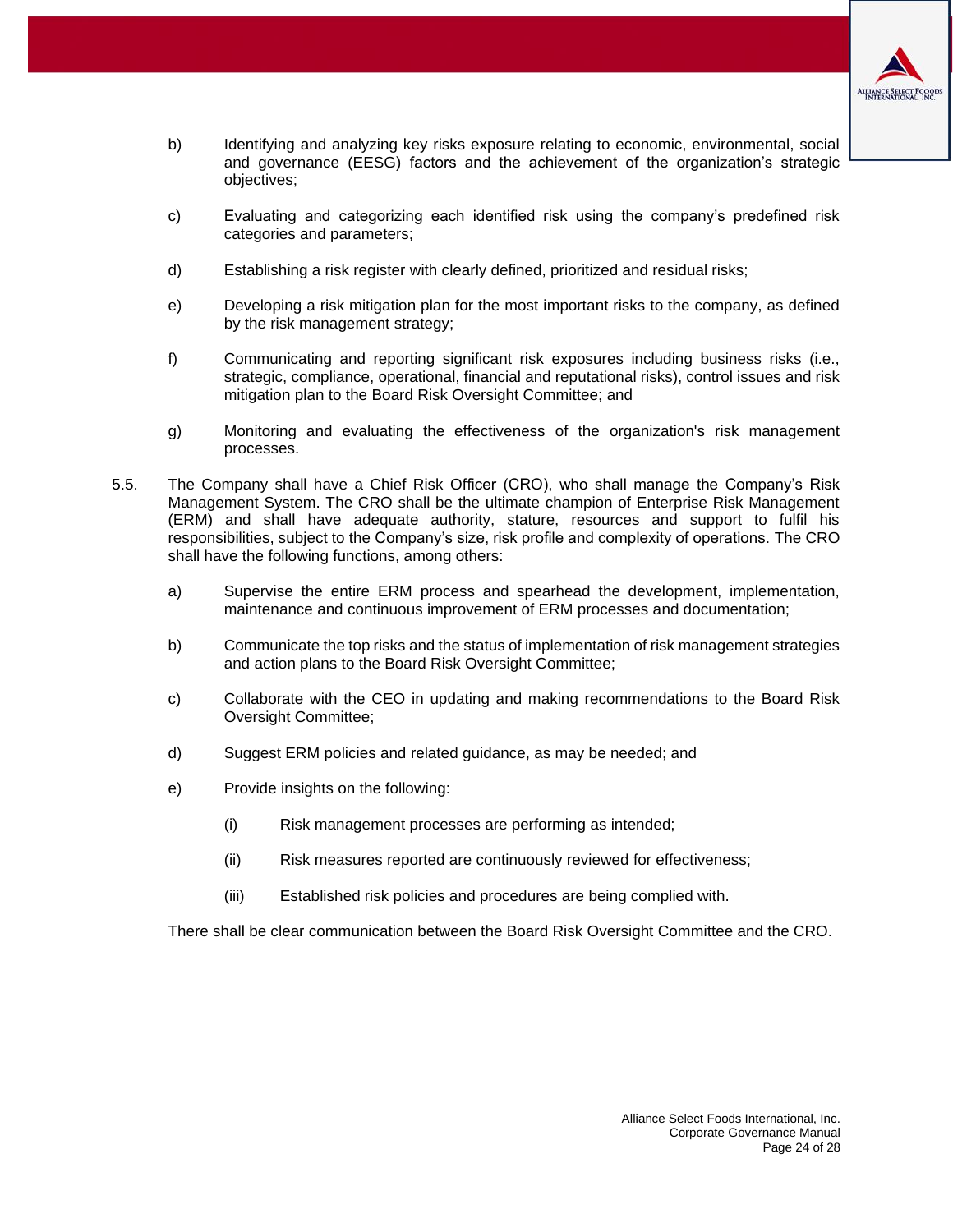

# **PART VI CULTIVATING A SYNERGIC RELATIONSHIP WITH SHAREHOLDERS**

#### A. PROMOTING SHAREHOLDER RIGHTS

The Company shall treat all shareholders fairly and equitably, and recognize, protect and facilitate the exercise of their rights.

- 6.1. The Board shall ensure that basic shareholder rights are disclosed in the Manual on Corporate Governance and on the company's website.
	- a) The Board shall adopt a policy informing the shareholders of all their rights and to encourage them to exercise their rights by providing clear-cut processes and procedures for them to follow.
	- b) Shareholders' rights include:
		- (i) Right to vote consistent with the Corporation Code, relevant laws and jurisprudence, and the Company's Articles of Incorporation and By-Laws.
		- (ii) Right to dividends, consistent with the Corporation Code and Philippine jurisprudence. The dividend policy of the Company shall be disclosed in the Company's Annual Report.

The policy of ASFII for the payment of cash dividends shall be that all cash dividends shall be paid to shareholders within thirty (30) days from declaration thereof.

- (iii) Right of all shareholders, including minority shareholders. to nominate candidates to the Board of Directors in accordance with law and consistent with the Company's nominations policies and processes and the rules and regulations of the SEC pertinent to the nomination of candidates.
- (iv) Right of shareholders holding at least 25% of the Company's outstanding capital stock to propose the holding of meetings and to include agenda items ahead of the scheduled Annual and Special Shareholders' Meeting; provided that to prevent the misuse or abuse of this right the Board shall have the discretion not to agree to the proposal provided further that such discretion shall in all instances be exercised for the protection of the corporate interest. In the event a special meeting is held by reason of a proposal made by a shareholder under this provision, the proposing shareholder shall shoulder all of the costs of such meeting unless shareholders holding a majority of the outstanding capital stock vote to allow the Company to shoulder such costs.
- c) The nomination process and voting procedures that govern Annual and Special Shareholders' Meetings shall be disclosed in the Company's Information Statement circulated to the shareholders prior to shareholders' meetings and shall be timely posted on the Company's website. The Company shall fully and promptly disclose all information regarding the experience and background of the candidates to enable the shareholders to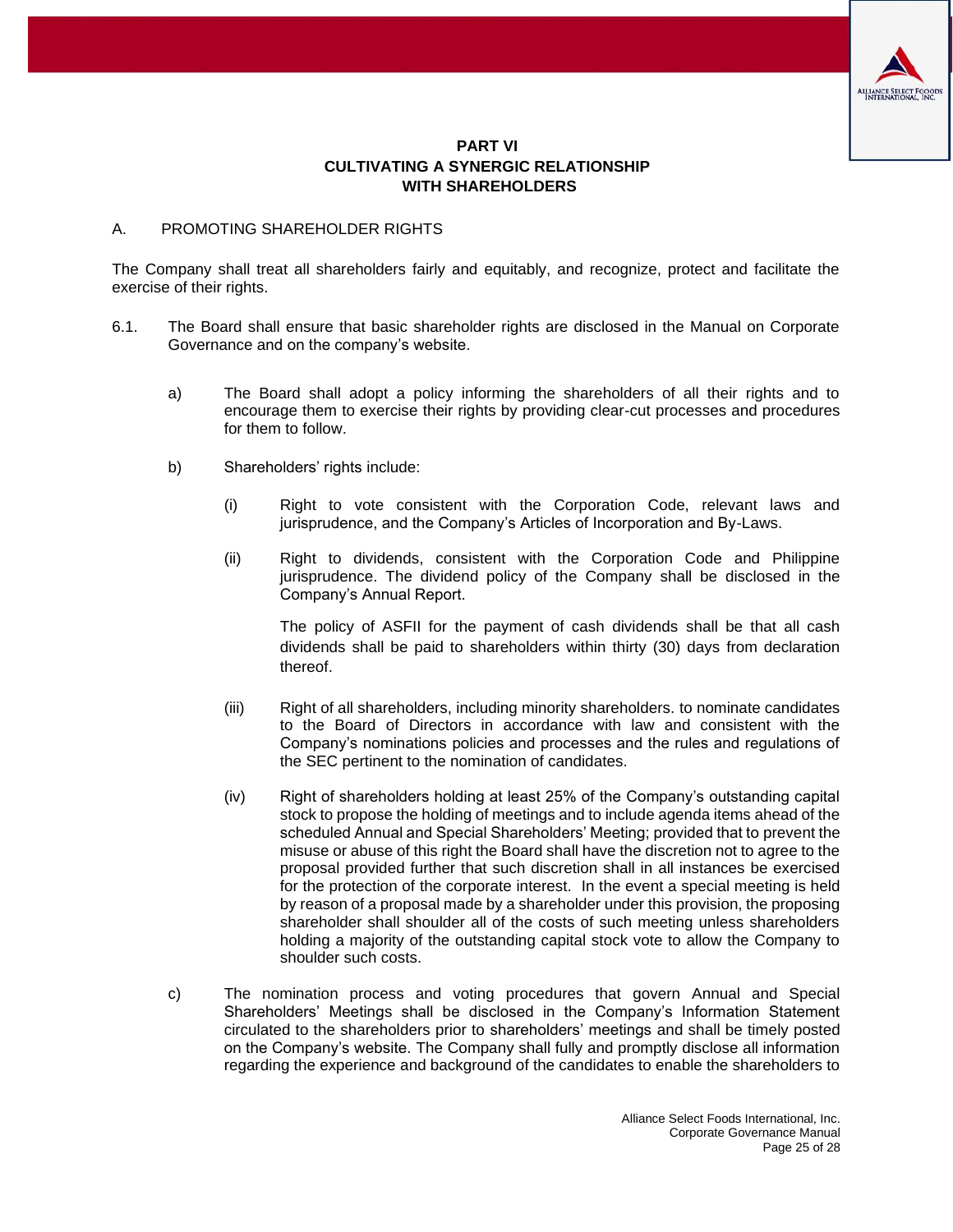

study and conduct their own background check as to the candidates' qualification and credibility.

- d) To encourage participation at shareholders' meetings, the Board shall ensure that sufficient information is timely given to shareholders on all matters that shall be taken up at the meeting, particularly on fundamental corporate changes including: (1) amendments to the Articles of Incorporation and/or By-laws; (2) increase in authorized capital stock; and (3) extraordinary transactions.
- e) In all instances of voting by shareholders the right to vote by proxy as provided by law shall be respected and proxy materials shall be timely distributed within the periods and in the manner that are allowed by law and are consistent with corporate governance best practices, including to the extent possible or practicable, the electronic distribution of proxy materials.
- f) Voting shall be by poll or balloting.
- 6.2. The Board shall encourage active shareholder participation by sending the Notice of Annual and Special Shareholders' meetings with sufficient and relevant information at least 28 days before the meeting. Notice and relevant information regarding the Shareholders' Meeting, including the Proxy Statement, shall be posted on the Company's website.
- 6.3. The Board shall ensure that the results of votes taken during a shareholders' meeting, whether annual or special, shall be publicly available the next day. Further, the Minutes of the shareholders' meetings, annual or special, shall be made available on the Company website within five business days from the end of the meeting. Such Minutes shall include:
	- a) A description of the voting and the vote tabulation procedures used;
	- b) The opportunity given to shareholders to ask questions, as well as a record of the questions and the answers received;
	- c) The matters discussed and the resolutions reached;
	- d) A record of the voting results for each agenda item;
	- e) A list of the directors, officers and, as practicable, shareholders who attended the meeting; and
	- f) Dissenting opinion on any agenda item that is considered significant in the discussion process.
- 6.4. The Board shall make available, at the option of a shareholder, an alternative dispute mechanism to resolve intra-corporate disputes in an amicable and effective manner, which shall be included in the company's Manual on Corporate Governance.
- 6.5. The Board shall establish an Investor Relations Office (IRO) to ensure constant engagement with its shareholders. The IRO shall be present at every shareholders' meeting.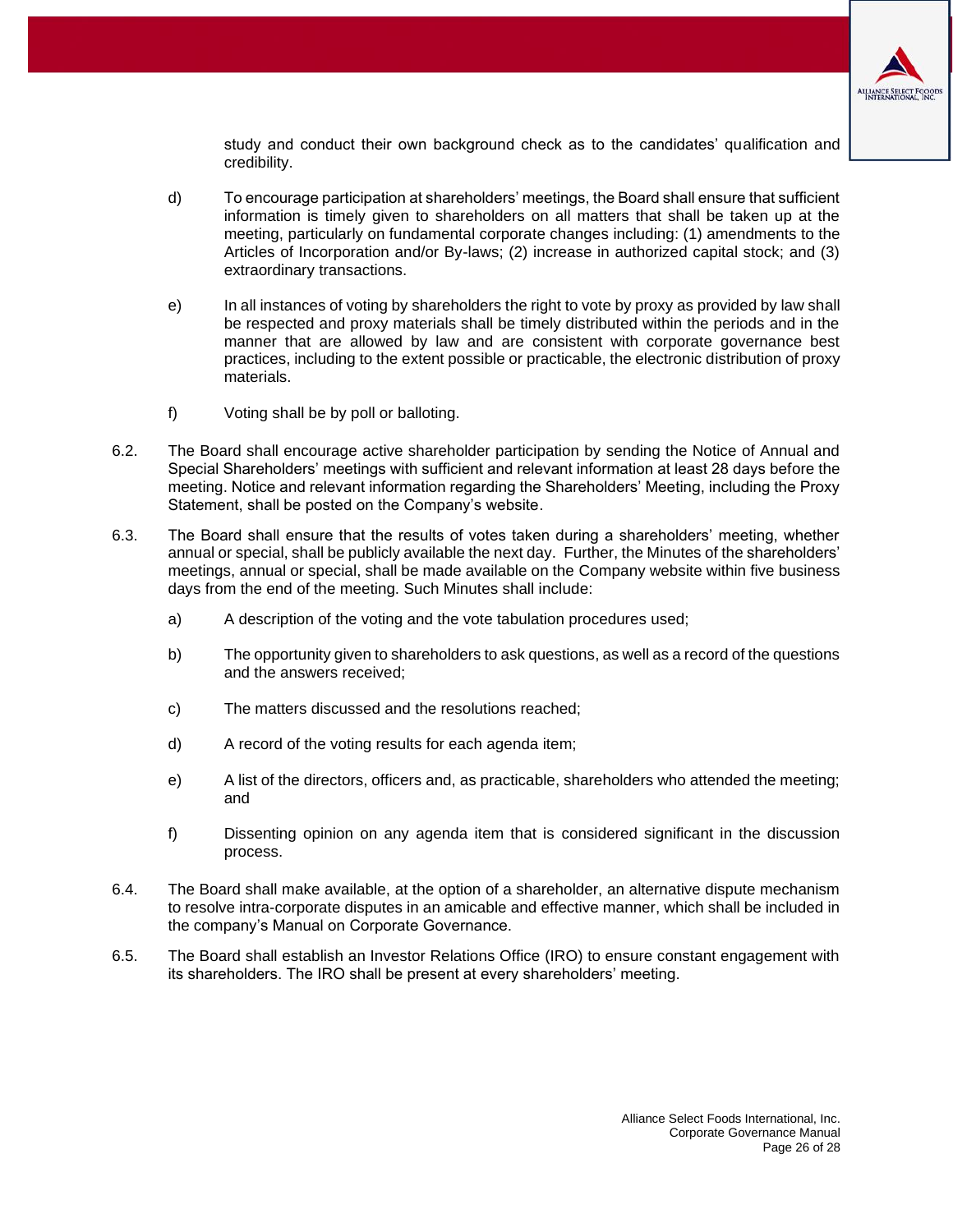

## **PART VII DUTIES TO STAKEHOLDERS**

## A. RESPECTING RIGHTS OF STAKEHOLDERS AND EFFECTIVE REDRESS FOR VIOLATION OF STAKEHOLDER RIGHTS

The rights of stakeholders established by law, by contractual relations and through voluntary commitments shall be respected. Where stakeholders' rights and/or interests are at stake, stakeholders shall have the opportunity to obtain prompt effective redress for their rights.

7.1. The Board shall identify the Company's various stakeholders and promote cooperation between them and the company in creating wealth, growth and sustainability. Due consideration shall be given to those who have an interest in the Company and are directly affected by its operations.

Stakeholders include but are not limited to shareholders, employees, suppliers, investors, creditors, the community in which the Company operates, etc.

- 7.2. The Board shall establish clear policies and programs to provide a mechanism on the fair treatment and protection of stakeholders.
- 7.3. The Board shall adopt a transparent framework and process that allow stakeholders to communicate with the Company and to obtain redress for the violation of their rights.

### B. ENCOURAGING EMPLOYEES' PARTICIPATION

A mechanism for employee participation shall be developed to create a symbiotic environment, realize the company's goals and participate in its corporate governance processes.

- 7.4. The Board shall establish policies, programs and procedures that encourage employees to actively participate in the realization of the company's goals and in its governance. Such policies and programs shall cover:
	- a) Health, safety and welfare;
	- b) Training and development; and
	- c) Reward/compensation for employees that encourages employees to perform better and motivates them to take a more dynamic role in the corporation.

To further foster active participation, the Company shall recognize the firm-specific skills of its employees and their potential contribution in corporate governance. The employees' viewpoint in certain key decisions may also be councils or employee representation in the board.

7.5. The Board shall make a stand against corruption by adopting an anti-corruption policy and program in its Code of Conduct. Further, the Board shall disseminate the policy and program to employees across the organization through trainings to embed them in the company's culture.